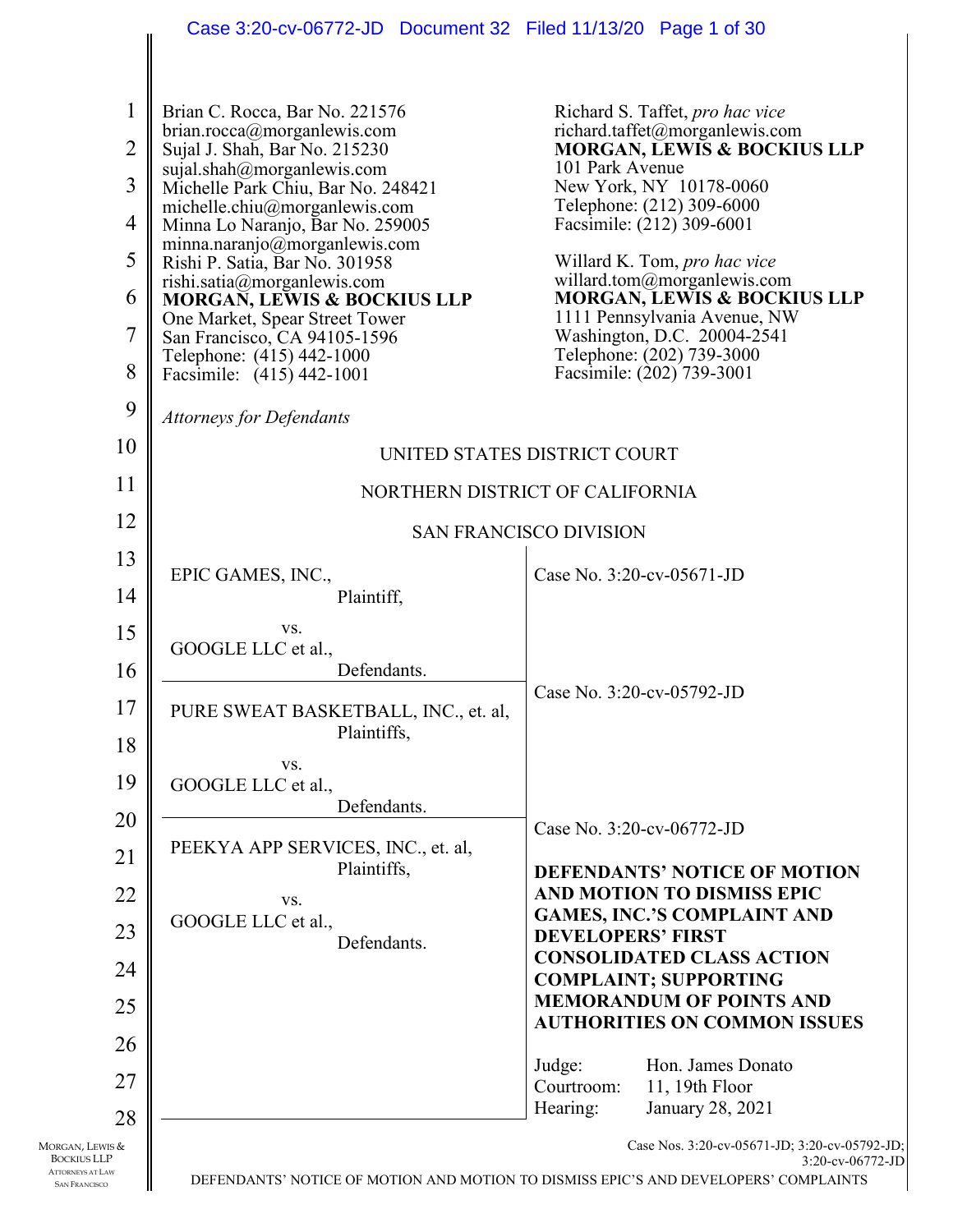| 1              |      |                | <b>TABLE OF CONTENTS</b>                                                                                                                         |      |
|----------------|------|----------------|--------------------------------------------------------------------------------------------------------------------------------------------------|------|
| $\overline{2}$ |      |                |                                                                                                                                                  | Page |
| 3              |      |                |                                                                                                                                                  |      |
| 4              |      |                |                                                                                                                                                  |      |
| 5              |      |                |                                                                                                                                                  |      |
| 6              | I.   |                |                                                                                                                                                  |      |
| 7              | Π.   |                |                                                                                                                                                  |      |
| 8              |      | A.             |                                                                                                                                                  |      |
|                |      | <b>B.</b>      |                                                                                                                                                  |      |
| 9              | Ш.   |                |                                                                                                                                                  |      |
| 10             | IV.  |                | PLAINTIFFS FAIL TO ALLEGE GOOGLE UNLAWFULLY MONOPOLIZED<br>THE ALLEGED "ANDROID APP DISTRIBUTION MARKET"  9                                      |      |
| 11<br>12       |      | A.             | Google Has No Duty Under The Antitrust Laws To Allow Competing App                                                                               |      |
| 13             |      |                | Controlling Supreme Court and Ninth Circuit authorities have<br>1.                                                                               |      |
| 14             |      |                | Plaintiffs ignore this principle by challenging Google's unilateral<br>2.<br>decision to not distribute competing app stores in Google Play.  11 |      |
| 15<br>16       |      |                | Epic cannot avoid the "refusal to deal" line of cases by "artfully<br>3.                                                                         |      |
| 17             |      | <b>B.</b>      | Plaintiffs Fail To Allege Anticompetitive Harm Because They Concede                                                                              |      |
| 18<br>19       |      |                | Plaintiffs fail to allege that the MADAs with OEMs foreclose<br>1.                                                                               |      |
| 20             |      |                | Plaintiffs concede that app developers can directly distribute their<br>2.                                                                       |      |
| 21             | V.   |                | PLAINTIFFS FAIL TO ALLEGE AN ANTITRUST CLAIM IN CONNECTION<br>WITH THE ALLEGED ANDROID IAP PROCESSING MARKET 19                                  |      |
| 22<br>23       |      | A.             | Google Has No Antitrust Duty to Change Its Policies To Allow IAPs On<br>Apps Distributed Through Google Play To Run Through Rival Billing        |      |
| 24             |      | <b>B.</b>      | Plaintiffs Fail To Allege Anticompetitive Harm In The Alleged IAP                                                                                |      |
| 25             |      |                |                                                                                                                                                  |      |
| 26             |      | $\mathbf{C}$ . | Developer Plaintiffs' and Epic's Alternative Tying Claim Also Fails  21                                                                          |      |
| 27             | VI.  |                | PLAINTIFFS' CALIFORNIA STATE LAW CLAIMS FAIL FOR THE SAME                                                                                        |      |
| 28             | VII. |                | Case Nos. 3:20-cv-05671-JD; 3:20-cv-05792-JD;                                                                                                    |      |

MORGAN, LEWIS & BOCKIUS LLP ATTORNEYS AT LA LOS ANGELES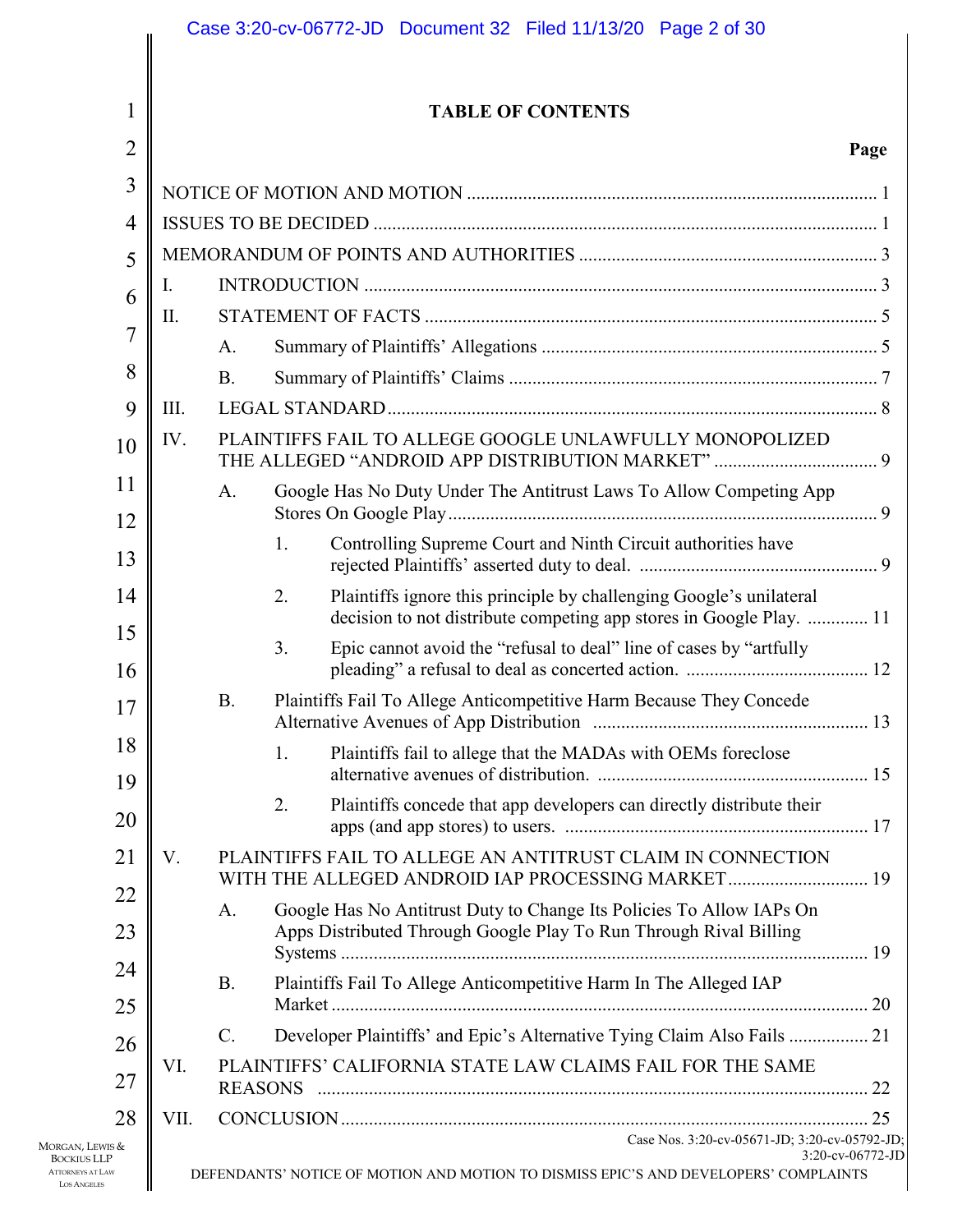|                                                                       | Case 3:20-cv-06772-JD  Document 32  Filed 11/13/20  Page 3 of 30                                                            |
|-----------------------------------------------------------------------|-----------------------------------------------------------------------------------------------------------------------------|
|                                                                       |                                                                                                                             |
| 1                                                                     | <b>TABLE OF AUTHORITIES</b>                                                                                                 |
| $\overline{2}$                                                        | Page(s)                                                                                                                     |
| 3                                                                     | Cases                                                                                                                       |
| $\overline{4}$                                                        | Abbyy USA Software House, Inc. v. Nuance Commc'ns Inc.,                                                                     |
| 5                                                                     |                                                                                                                             |
| 6                                                                     | Aerotec Int'l, Inc. v. Honeywell, Int'l, Inc.,                                                                              |
| 7                                                                     | AIDS Healthcare Found., Inc. v. Gilead Scis., Inc.,                                                                         |
| 8                                                                     |                                                                                                                             |
| 9                                                                     |                                                                                                                             |
| 10                                                                    | Apple Inc. v. Psystar Corp.,                                                                                                |
| 11<br>12                                                              | Ashcroft v. Iqbal,                                                                                                          |
| 13                                                                    | Aspen Skiing Co. v. Aspen Highlands Skiing Corp.,                                                                           |
| 14                                                                    | Brantley v. NBC Universal, Inc.,                                                                                            |
| 15                                                                    |                                                                                                                             |
| 16                                                                    | Chavez v. Whirlpool Corp.,                                                                                                  |
| 17<br>18                                                              | Church & Dwight Co. v. Mayer Labs, Inc.,                                                                                    |
| 19                                                                    | Cty. of San Jose v. Office of the Com'r of Baseball,                                                                        |
| 20                                                                    |                                                                                                                             |
| 21                                                                    | CZ Servs. v. Express Scripts Holding Co., No. 3:18-cv-04217-JD,                                                             |
| 22                                                                    | Drum v. San Fernando Valley Bar Ass'n,                                                                                      |
| 23                                                                    | Eastman v. Quest Diagnostics Inc.,                                                                                          |
| 24                                                                    |                                                                                                                             |
| 25                                                                    | Eastman v. Quest Diagnostics Inc., No. 15-CV-00415-WHO, 2016 WL 1640465<br>(N.D. Cal. Apr. 26, 2016),                       |
| 26                                                                    |                                                                                                                             |
| 27                                                                    | Freeman v. San Diego Assn. of Realtors,                                                                                     |
| 28<br>Morgan, Lewis &                                                 | Case Nos. 3:20-cv-05671-JD; 3:20-cv-05792-JD;                                                                               |
| <b>BOCKIUS LLP</b><br><b>ATTORNEYS AT LAW</b><br><b>SAN FRANCISCO</b> | $\ddot{\rm ii}$<br>3:20-cv-06772-JD<br>DEFENDANTS' NOTICE OF MOTION AND MOTION TO DISMISS EPIC'S AND DEVELOPERS' COMPLAINTS |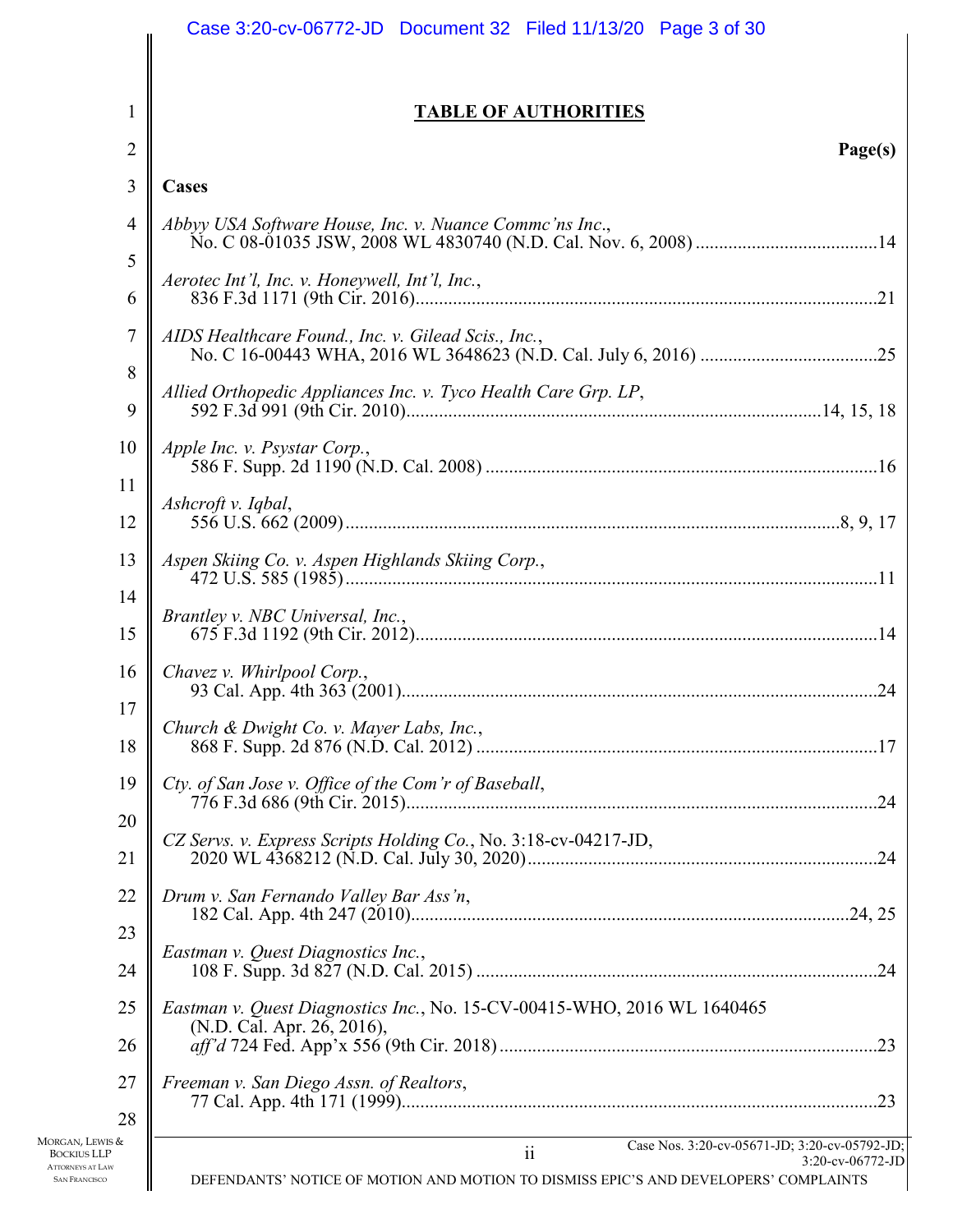| FTC v. Qualcomm,                                                     |                                               |
|----------------------------------------------------------------------|-----------------------------------------------|
| hiQ Labs Inc. v. LinkedIn Corp.,<br>No. 17-cv-03301-EMC, F. Supp. 3d |                                               |
| Kaufman v. Time Warner,                                              |                                               |
| Morrison v. Viacom, Inc.,                                            |                                               |
| Novell, Inc. v. Microsoft Corp.,                                     |                                               |
| Omega Envtl., Inc. v. Gilbarco, Inc.,                                |                                               |
| Pac. Bell Tel. Co. v. linkLine Commc'ns, Inc.,                       |                                               |
| People's Choice Wireless, Inc. v. Verizon Wireless,                  |                                               |
| PNY Techs., Inc. v. SanDisk Corp.,                                   |                                               |
| Pure Sweat Basketball, Inc. v. Google LLC,                           |                                               |
| R.J. Reynolds Tobacco Co. v. Philip Morris Inc.,                     |                                               |
| Rick-Mik Enters. v. Equilon Enters.,                                 |                                               |
| Sambreel Holding LLC v. Facebook, Inc.                               |                                               |
| Samsung Elecs. Co. v. Panasonic Corp.,                               |                                               |
| SC Manufactured Homes, Inc. v. Liebert,                              |                                               |
| Sprewell v. Golden State Warriors, 266 F.3d 979 (9th Cir. 2001)      |                                               |
| Tele Atlas N.V. v. Navteg Corp.,                                     |                                               |
| Toscano v. Prof'l. Golfers Ass'n.,                                   |                                               |
| 111                                                                  | Case Nos. 3:20-cv-05671-JD; 3:20-cv-05792-JD; |

MORGAN, LEWIS & BOCKIUS LLP ATTORNEYS AT LAW SAN FRANCISCO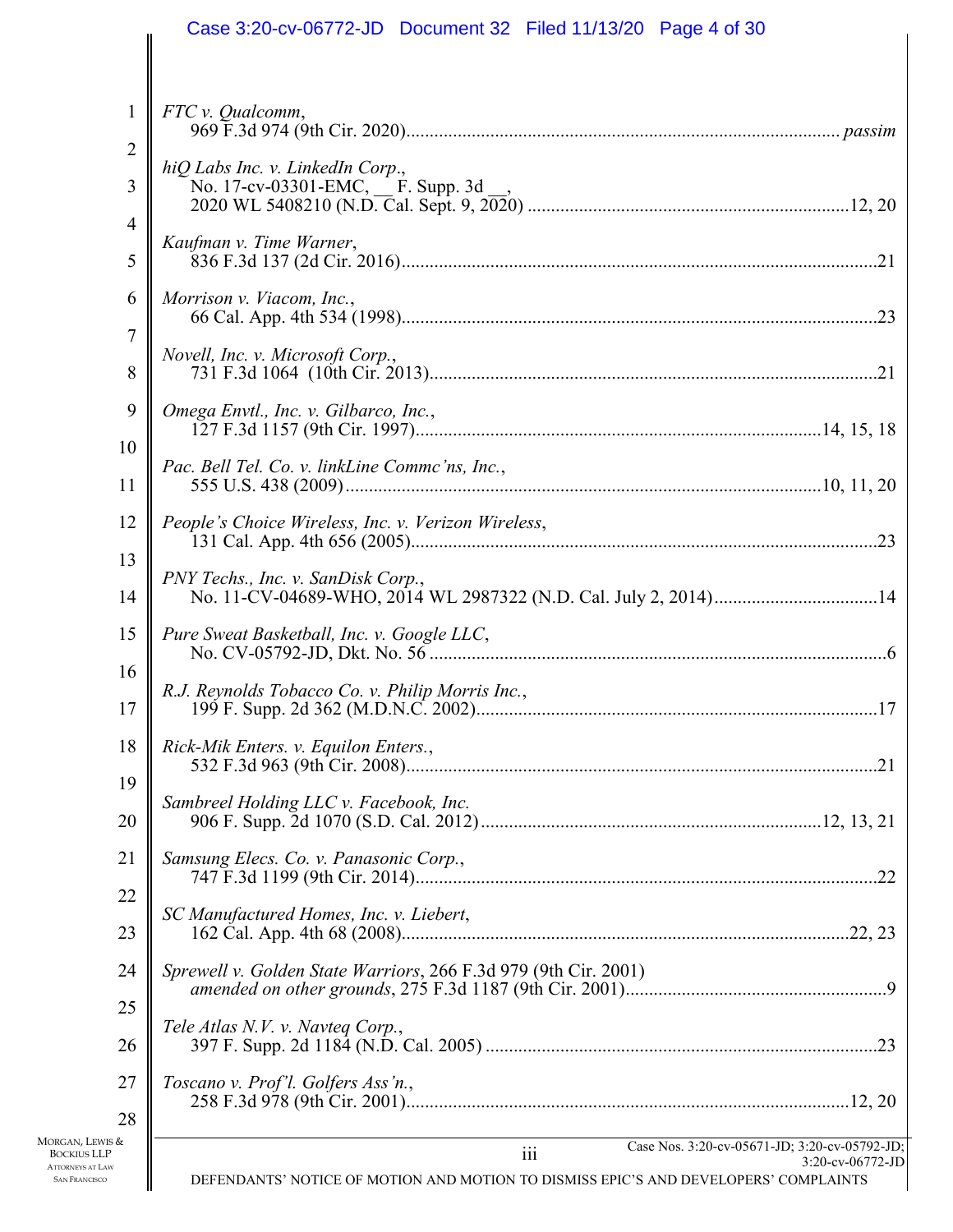|                                                 | Case 3:20-cv-06772-JD  Document 32  Filed 11/13/20  Page 5 of 30                                         |
|-------------------------------------------------|----------------------------------------------------------------------------------------------------------|
|                                                 |                                                                                                          |
| $\mathbf{1}$                                    | U.S. v. Microsoft Corp.,                                                                                 |
| $\overline{2}$                                  | Verizon Commc'ns Inc. v. Law Offices of Curtis V. Trinko, LLP,                                           |
| 3                                               |                                                                                                          |
| 4                                               | W. Parcel Exp. v. United Parcel Serv. of Am., Inc.,                                                      |
| 5                                               | <b>Statutes</b>                                                                                          |
| 6                                               |                                                                                                          |
| $\overline{7}$                                  |                                                                                                          |
| 8                                               |                                                                                                          |
| 9                                               |                                                                                                          |
| 10                                              | <b>Rules</b>                                                                                             |
| 11                                              |                                                                                                          |
| 12                                              |                                                                                                          |
| 13                                              |                                                                                                          |
| 14                                              |                                                                                                          |
| 15                                              |                                                                                                          |
| 16                                              |                                                                                                          |
| 17                                              |                                                                                                          |
| 18                                              |                                                                                                          |
| 19                                              |                                                                                                          |
| 20                                              |                                                                                                          |
| 21                                              |                                                                                                          |
| 22                                              |                                                                                                          |
| 23                                              |                                                                                                          |
| 24<br>25                                        |                                                                                                          |
|                                                 |                                                                                                          |
| 26<br>27                                        |                                                                                                          |
| 28                                              |                                                                                                          |
| MORGAN, LEWIS &<br><b>BOCKIUS LLP</b>           | Case Nos. 3:20-cv-05671-JD; 3:20-cv-05792-JD;<br>iv                                                      |
| <b>ATTORNEYS AT LAW</b><br><b>SAN FRANCISCO</b> | 3:20-cv-06772-JD<br>DEFENDANTS' NOTICE OF MOTION AND MOTION TO DISMISS EPIC'S AND DEVELOPERS' COMPLAINTS |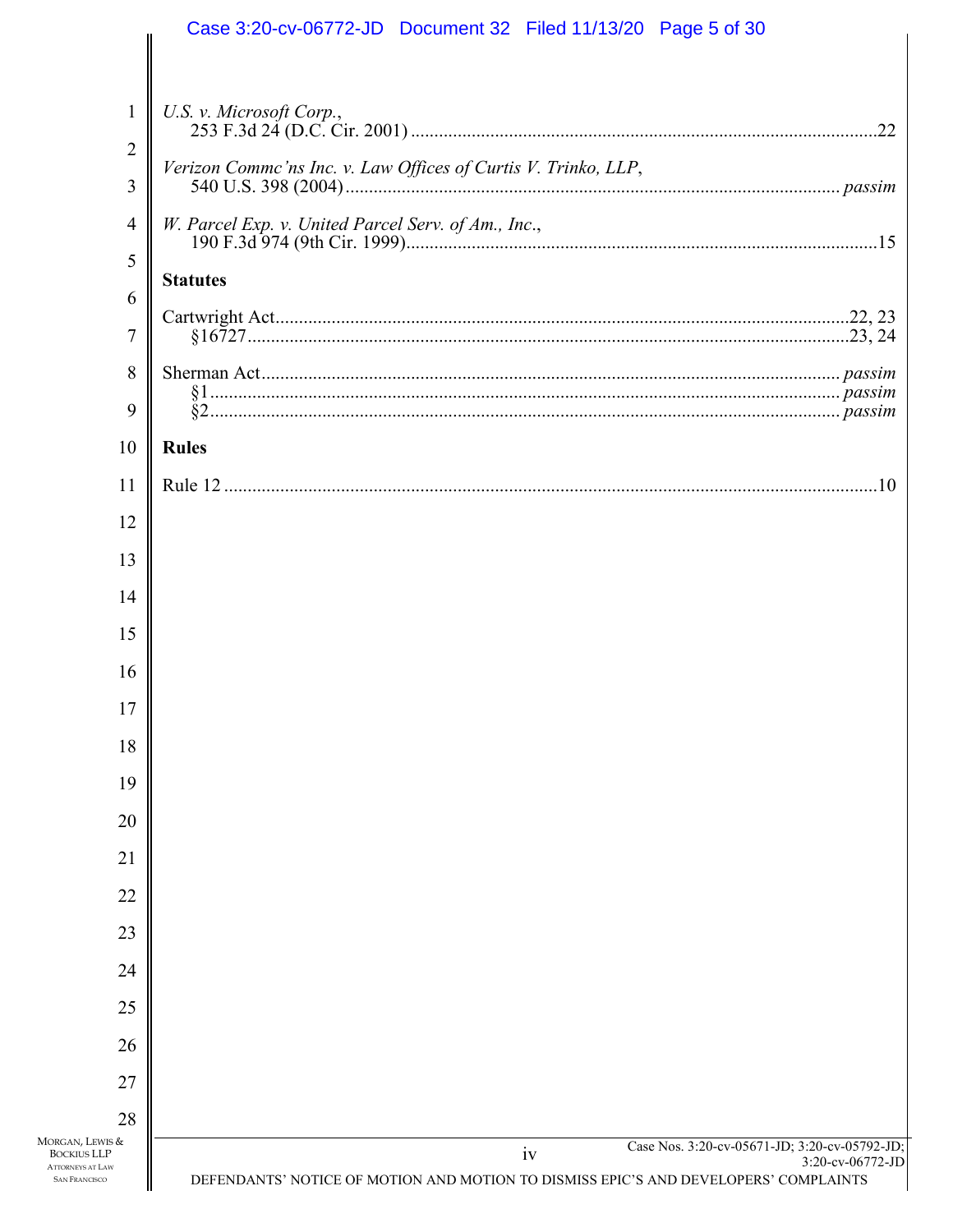1

SAN FRANCISCO

#### **NOTICE OF MOTION AND MOTION**

1 Case Nos. 3:20-cv-05671-JD; 3:20-cv-05792-JD; 3:20-cv-06772-JD 2 3 4 5 6 7 8 9 10 11 12 13 14 15 16 17 18 19 20 21 22 23 24 25 26 27 28 MORGAN, LEWIS & BOCKIUS LLP ATTORNEYS AT LAW PLEASE TAKE NOTICE that on January 28, 2021 at 10:00 a.m., or as soon thereafter as the matter may be heard, in Courtroom 11 of the United States District Court for the Northern District of California, located at 450 Golden Gate Avenue, San Francisco, California, before the Hon. James Donato, Defendants Google LLC; Google Payment Corp.; Google Ireland Limited; Google Commerce Ltd.; Google Asia Pacific Pte. Ltd. (collectively, "Google"), will and hereby do move the Court to dismiss Plaintiff Epic Games, Inc.'s Complaint (*Epic Games, Inc. v. Google LLC*, No. 3:20-cv-05671-JD, Dkt. No. 1) ("Epic") and Developer Plaintiffs' First Consolidated Class Action Complaint (*Pure Sweat Basketball, Inc. and Peekya App Services, Inc. v. Google LLC*, No. 3:20-cv-05792-JD, Dkt. No. 56) ("PSB") (collectively the "Complaints"). More specifically, this Motion seeks to dismiss the Complaints in their entirety for failure to state a claim upon which relief can be granted pursuant to Federal Rule of Civil Procedure 12(b). This Motion is supported by: this Notice of Motion and Motion; a Memorandum of Points and Authorities as to common grounds for dismissal that relate to both Epic and the Developer Plaintiffs; a separate five-page Memorandum of Points and Authorities as to grounds for dismissal of damages claims specific to the Developer Plaintiffs; the accompanying Request for Judicial Notice; the [Proposed] Order filed herewith; the pleadings and papers on file herein, and such other matters that may be presented to the Court at the hearing. **COMMON ISSUES TO BE DECIDED**  1. Should the Court dismiss Plaintiffs' claims brought under Section 1 and Section 2 of the Sherman Act related to the purported "Android App Distribution Market" (Epic Counts 1-3; PSB Counts 1, 2) because: a. Google has no duty under the antitrust laws to aid a competing app store, or to deal on terms preferred by rivals, suppliers, or customers? *See* Part IV.A. b. Plaintiffs fail to allege any foreclosure, much less substantial foreclosure, in the purported relevant market and therefore have not alleged harm to competition? *See* Part IV.B.

DEFENDANTS' NOTICE OF MOTION AND MOTION TO DISMISS EPIC'S AND DEVELOPERS' COMPLAINTS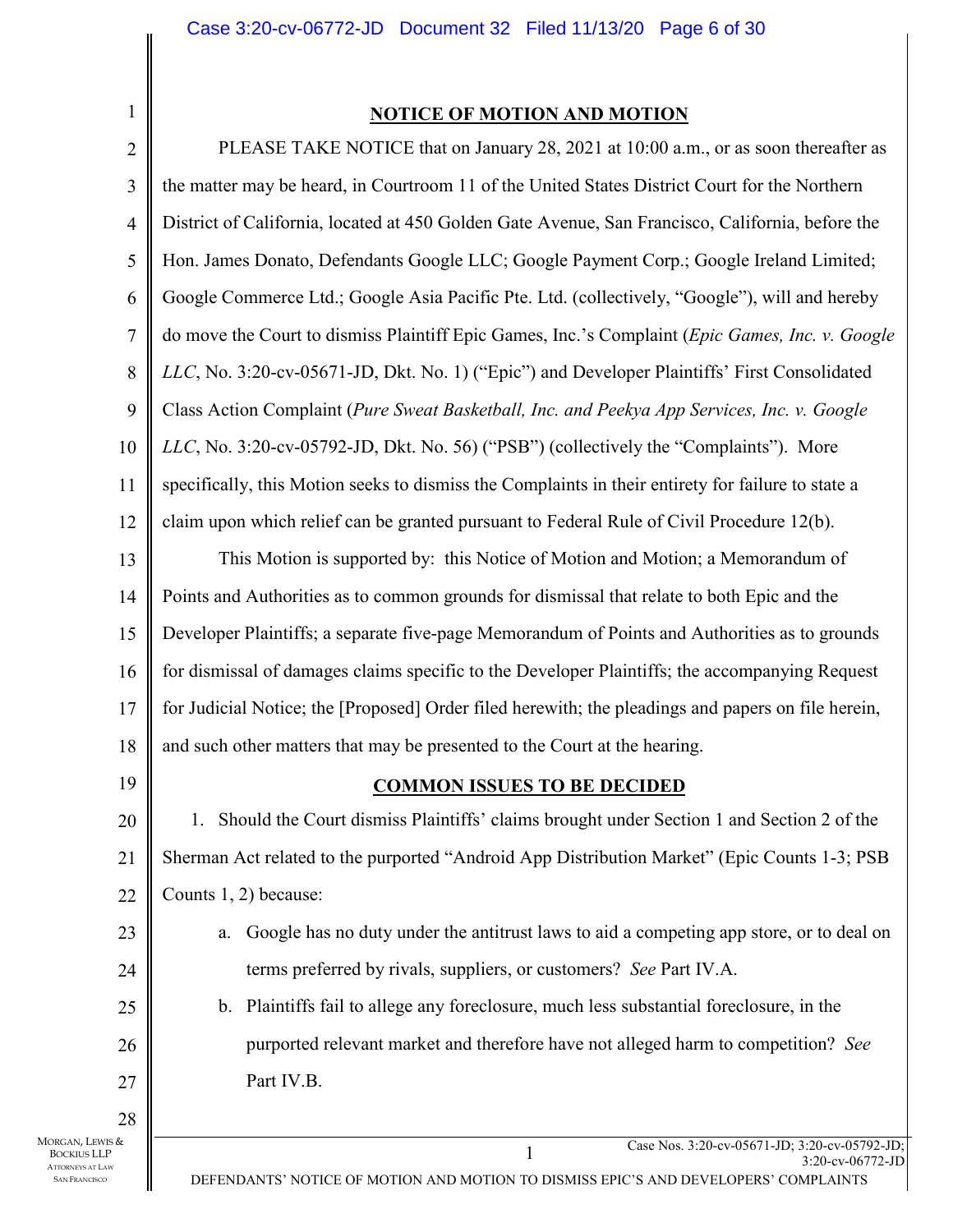## Case 3:20-cv-06772-JD Document 32 Filed 11/13/20 Page 7 of 30

| $\mathbf{1}$                                                                                                                              | 2. Should the Court dismiss Plaintiffs' claims brought under Section 1 and Section 2 of the                                                                                 |    |
|-------------------------------------------------------------------------------------------------------------------------------------------|-----------------------------------------------------------------------------------------------------------------------------------------------------------------------------|----|
| 2                                                                                                                                         | Sherman Act related to the purported "Android In-App Payment Processing Market" (Epic                                                                                       |    |
| $\mathfrak{Z}$                                                                                                                            | Counts 4, 5; PSB Counts 3-5) because:                                                                                                                                       |    |
| $\overline{4}$                                                                                                                            | Google has no duty under the antitrust laws to distribute apps that use rival billing<br>a.                                                                                 |    |
| 5                                                                                                                                         | systems or to deal on terms preferred by rivals, suppliers, or customers? See Part V.A.                                                                                     |    |
| 6                                                                                                                                         | b. Plaintiffs fail to allege harm to competition in the purported relevant market? See                                                                                      |    |
| $\overline{7}$                                                                                                                            | Part V.B.                                                                                                                                                                   |    |
| 8                                                                                                                                         | 3. Should the Court dismiss Plaintiffs' tying claims brought under Section 1 of the Sherman                                                                                 |    |
| 9                                                                                                                                         | Act related to the purported "Android In-App Payment Processing Market" (Epic Count 6; PSB                                                                                  |    |
| 10                                                                                                                                        | Count 6) because:                                                                                                                                                           |    |
| 11                                                                                                                                        | Plaintiffs cannot recast a lawful refusal to deal as illegal tying? See Part V.A.<br>a.                                                                                     |    |
| 12                                                                                                                                        | b. Plaintiffs fail to allege separate products as opposed to components of a single                                                                                         |    |
| 13                                                                                                                                        | business method? See Part V.B.                                                                                                                                              |    |
| 14                                                                                                                                        | c. Plaintiffs fail to allege a per se tying claim and cannot support a rule of reason theory                                                                                |    |
| 15                                                                                                                                        | in the absence of harm to competition in the alleged tied product market? See                                                                                               |    |
| 16                                                                                                                                        | Part V.C.                                                                                                                                                                   |    |
| 17                                                                                                                                        | 4. Should the Court dismiss Plaintiffs' claims brought under the Cartwright Act (Epic                                                                                       |    |
| 18                                                                                                                                        | Counts 7-10, PSB Count 8) because they fail for the same reasons their Sherman Act claims fail?                                                                             |    |
| 19                                                                                                                                        | See Part VI.                                                                                                                                                                |    |
| 20                                                                                                                                        | 5. Should the Court dismiss Plaintiffs' derivative claims brought under the "unlawful" and                                                                                  |    |
| 21                                                                                                                                        | "unfair" prongs of California's Unfair Competition Law ("UCL") (Epic Count 11, PSB Count 7)                                                                                 |    |
| 22<br>because the challenged conduct that forms the basis of these claims is permissible under the<br>23<br>antitrust laws? See Part VII. |                                                                                                                                                                             |    |
|                                                                                                                                           |                                                                                                                                                                             | 24 |
| 25                                                                                                                                        | 6. Should the Court dismiss Developer Plaintiffs' damages claims premised on an alleged                                                                                     |    |
| 26                                                                                                                                        | overcharge theory because, under <i>Apple v. Pepper</i> , 139 S.Ct. 1514 (2019), app developers are not                                                                     |    |
| 27                                                                                                                                        | entitled to such damages? See concurrently filed Separate Memorandum of Points and                                                                                          |    |
| 28<br>MORGAN, LEWIS &                                                                                                                     | Authorities Re: Defendants' Motion to Dismiss Developers' Claim for Damages.                                                                                                |    |
| BOCKIUS LLP<br><b>ATTORNEYS AT LAW</b><br><b>SAN FRANCISCO</b>                                                                            | Case Nos. 3:20-cv-05671-JD; 3:20-cv-05792-JD;<br>$\overline{2}$<br>3:20-cv-06772-JD<br>DEFENDANTS' NOTICE OF MOTION AND MOTION TO DISMISS EPIC'S AND DEVELOPERS' COMPLAINTS |    |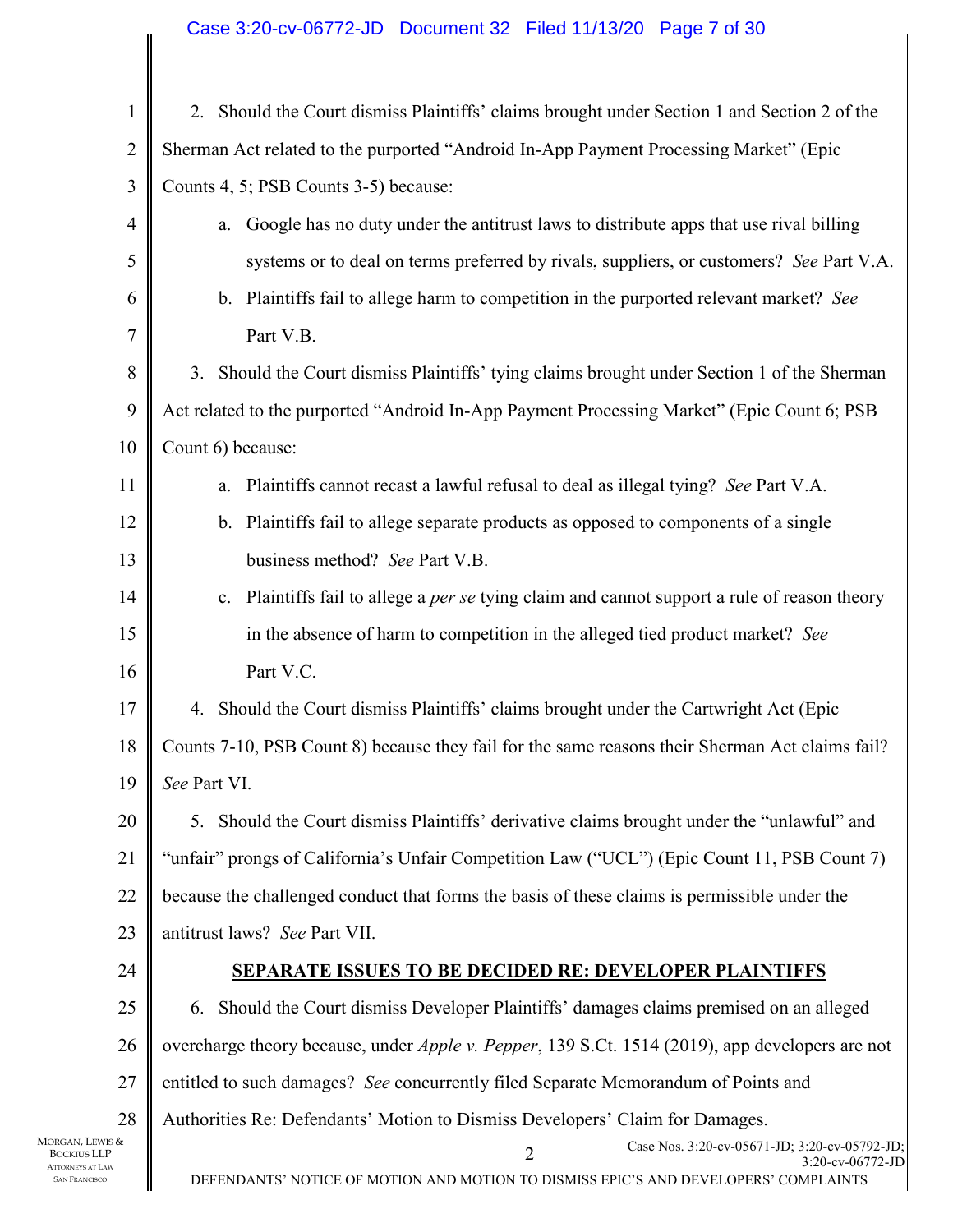1 2

### **MEMORANDUM OF POINTS AND AUTHORITIES**

### **I. INTRODUCTION**

3 4 5 6 7 8 9 10 11 12 For over a decade, in the face of intense competition, Google has invested substantial resources to develop and expand the Android ecosystem. Although Google's bet on Android has benefited device makers, software application ("app") developers, and ultimately consumers, Plaintiffs—a putative class of app developers and Epic Games, an app developer and "would-be competitor"—ask this Court to rewrite the rules by which the Android ecosystem has prospered and competition has thrived. While Plaintiffs may believe they would benefit even more if the Court forced Google to help its rivals compete or redesign its terms of service to their liking, the Supreme Court and this Circuit have made crystal clear that forcing companies to change the terms by which they deal with competitors, customers, or suppliers is not the function of antitrust law.

13 14 15 16 17 18 19 20 21 22 23 24 25 26 Google offers mobile device makers (i.e., Original Equipment Manufacturers or "OEMs") the Android operating system ("OS") under an open-source license. At the same time, Google like many licensors—also offers a suite of apps, including its popular Google Play app store, that OEMs may elect to pre-install on their devices. Google's Android model, offering an alternative mobile ecosystem to Apple's iOS for developers and consumers, has produced immense benefits. OEMs benefit because free access to a customizable and high-quality OS helps them attract device users in a rapidly evolving industry that includes large Android mobile device makers, such as Samsung and LG, as well as Apple, a formidable player with a competing platform. App developers benefit from the ability to reach hundreds of millions of consumers who have confidence in the reliability and security of the ecosystem. And consumers benefit because they enjoy more choice resulting from greatly expanded output and dynamic innovation. The result has been a dramatic expansion of Android app distribution, benefiting the entire ecosystem, while supporting Android's competitive position against Apple's iOS.

27 28 Plaintiffs' complaints concede these objectively observable procompetitive outcomes. They acknowledge that millions of apps are now available to Android mobile users not only through Google's popular app store, Google Play, but also through other app stores and direct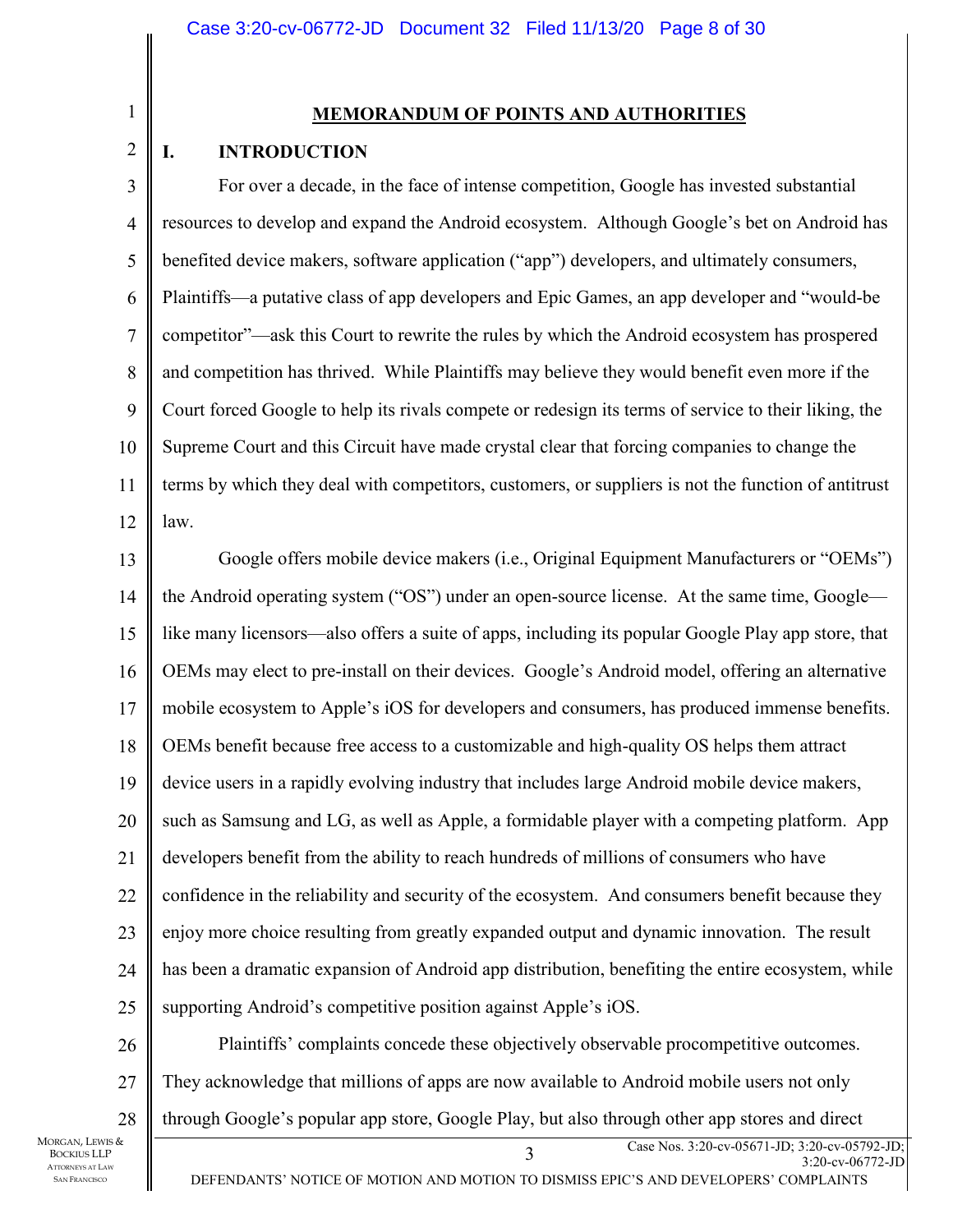#### Case 3:20-cv-06772-JD Document 32 Filed 11/13/20 Page 9 of 30

distribution channels. Plaintiffs concede that the two largest sellers of Android mobile devices in the U.S.—Samsung and LG—have their own app stores that are or can be pre-installed on their mobile devices. Plaintiffs likewise concede that consumers may install apps, and even competing app stores, directly from the internet. Epic's own *Fortnite* app is readily available to Android users for free directly through Epic's own website.

6

1

2

3

4

5

7 8 9 10 11 12 13 14 15 16 17 18 19 20 21 22 23 24 After long benefitting from Google's support of open distribution of Android apps, Plaintiffs now complain, in essence, that Google should change the terms under which it grants app developers access to, and allows use of, Google's own app store, Google Play. As Plaintiffs concede, Google Play is popular—and for good reason. Google has invested significant resources to protect the safety and reliability of its app store. Yet Plaintiffs want to force Google to aid competitors and compel it to redesign Google Play and the Android OS to Plaintiffs' liking. However—with limited exceptions inapplicable here—Google has no duty to deal with its competitors, and no duty to agree to terms that Plaintiffs desire. Google, for example, need not allow other app stores to free-ride on its investments by distributing them inside its own app store. Google may also refuse to distribute apps that integrate rival billing systems for in-app purchases because doing so would allow app developers that distribute apps for free and only monetize inapp content—like Epic does with *Fortnite*—to free-ride on Google's significant investment in Google Play by avoiding Google's fee entirely. Plaintiffs may want to take advantage of Google Play's popularity on their preferred terms—using Google Play's distribution to reach a large audience while preventing Google from charging for that distribution—but the antitrust laws do not impose any obligation on Google to do so. To the contrary, under settled antitrust law, even leading firms may refuse to deal with a rival, customer, or supplier on the terms they prefer. This alone undermines a central tenet of Plaintiffs' antitrust claims; Google's refusal to deal on terms preferred by others is not an actionable antitrust claim as a matter of law.

25 26 27 28 Plaintiffs' complaints also are self-defeating because they acknowledge the availability of Android app stores other than Google Play. This affords Android app developers distribution avenues, and therefore access to Android users, outside of Google Play. As Plaintiffs concede, many Android mobile devices sold in the U.S., such as those made by Samsung, have pre-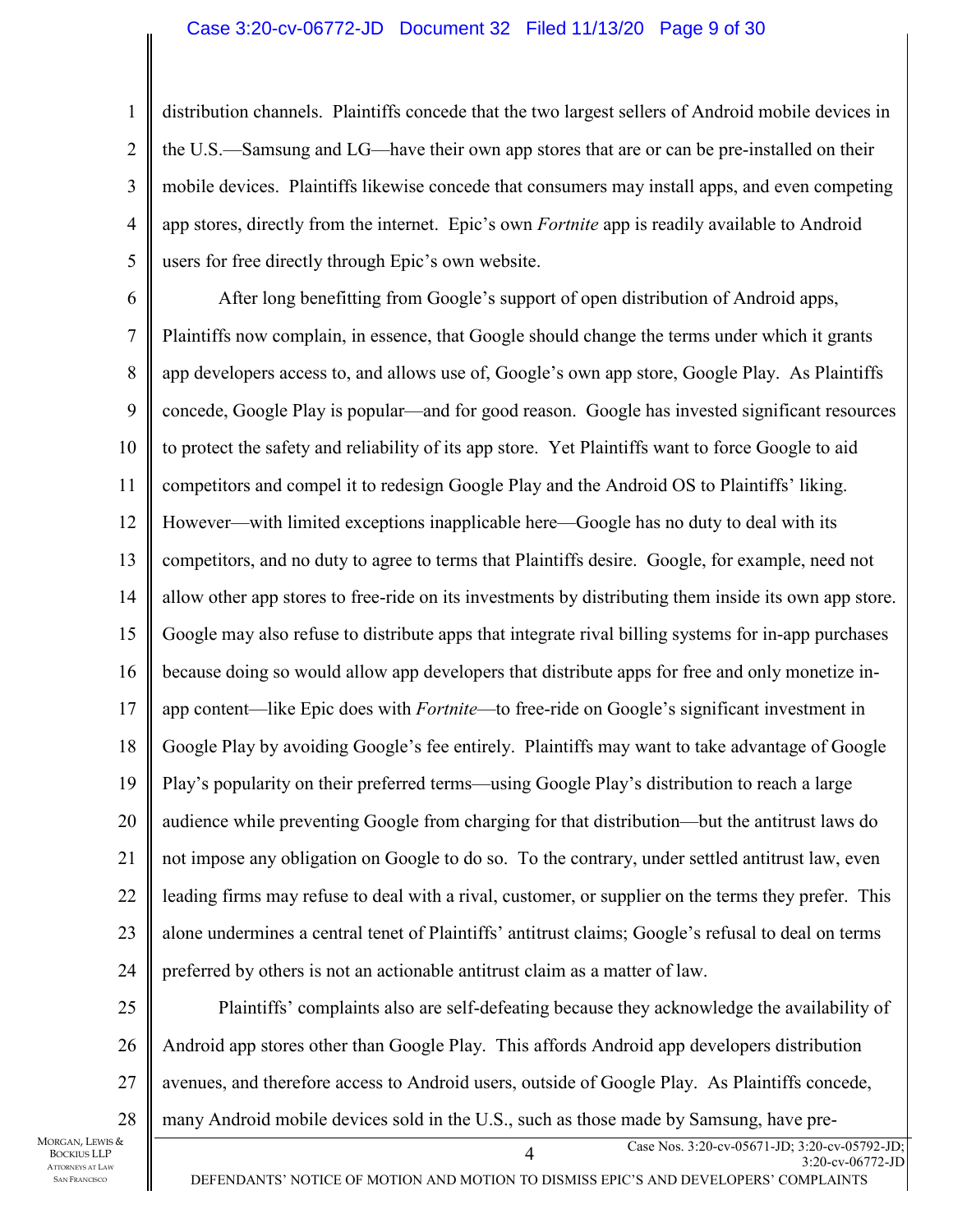#### Case 3:20-cv-06772-JD Document 32 Filed 11/13/20 Page 10 of 30

1 2 3 4 5 6 7 8 9 installed app stores other than Google Play; and all Android mobile devices support direct downloading of apps and app stores from the internet. Plaintiffs also concede other potential routes to distribute their apps, including Microsoft Xbox, Sony PlayStation, Nintendo Switch, PCs, Macs, and iOS devices. None of these alternative app stores or avenues for app distribution (whether Android or non-Android) involve any use of Google Play's billing system for app or inapp purchases ("IAP"). Consequently, even accepting Plaintiffs' alleged market definitions for purposes of this motion, Plaintiffs' own allegations contradict their claim that Google has harmed competition in the alleged relevant markets by foreclosing competitive alternatives to Google Play for app distribution or IAP billing.

10 11 12 13 14 15 16 17 18 At bottom, while Plaintiffs try to invoke antitrust buzzwords, their allegations only reinforce that Android is a competition success story. In the face of intense competition with Apple's iOS devices, Google has ushered in a dramatic expansion of overall output and consumer choice, leading to a more competitive mobile marketplace. While Plaintiffs may demand that Google Play distribute rival app stores, or operate under different terms that may benefit Google's competitors, the antitrust laws do not require Google to accede to such demands. Or, as the Ninth Circuit recently reiterated, "[c]ompetitors are not required to engage in a lovefest." *FTC v. Qualcomm*, 969 F.3d 974, 994 (9th Cir. 2020) (quoting *Aerotec Int'l, Inc. v. Honeywell, Int'l, Inc.*, 836 F.3d 1171, 1184 (9th Cir. 2016)). The Court should dismiss these complaints.

19

# **II. STATEMENT OF FACTS**

20

# **A. Summary of Plaintiffs' Allegations**

21 22 23 24 25 26 The Complaints are lengthy, but the relevant allegations<sup>1</sup> can be distilled as follows: Google owns and develops the Android OS. OEMs can license the Android OS from Google at no cost. Android's free and widespread availability, as well as its high quality, have made it the most popular mobile device OS in the world. *See* Epic Games Compl. (*Epic Games, Inc. v. Google LLC*, No. CV-05671-JD, Dkt. No. 1) ("Epic") ¶52. Google also develops and separately licenses to OEMs, again at no cost, its popular proprietary app store, Google Play, as

27

<sup>28</sup>   $<sup>1</sup>$  Google summarizes the allegations for purposes of this motion but does not adopt Plaintiffs'</sup> characterization of Google's conduct and reserves all defenses.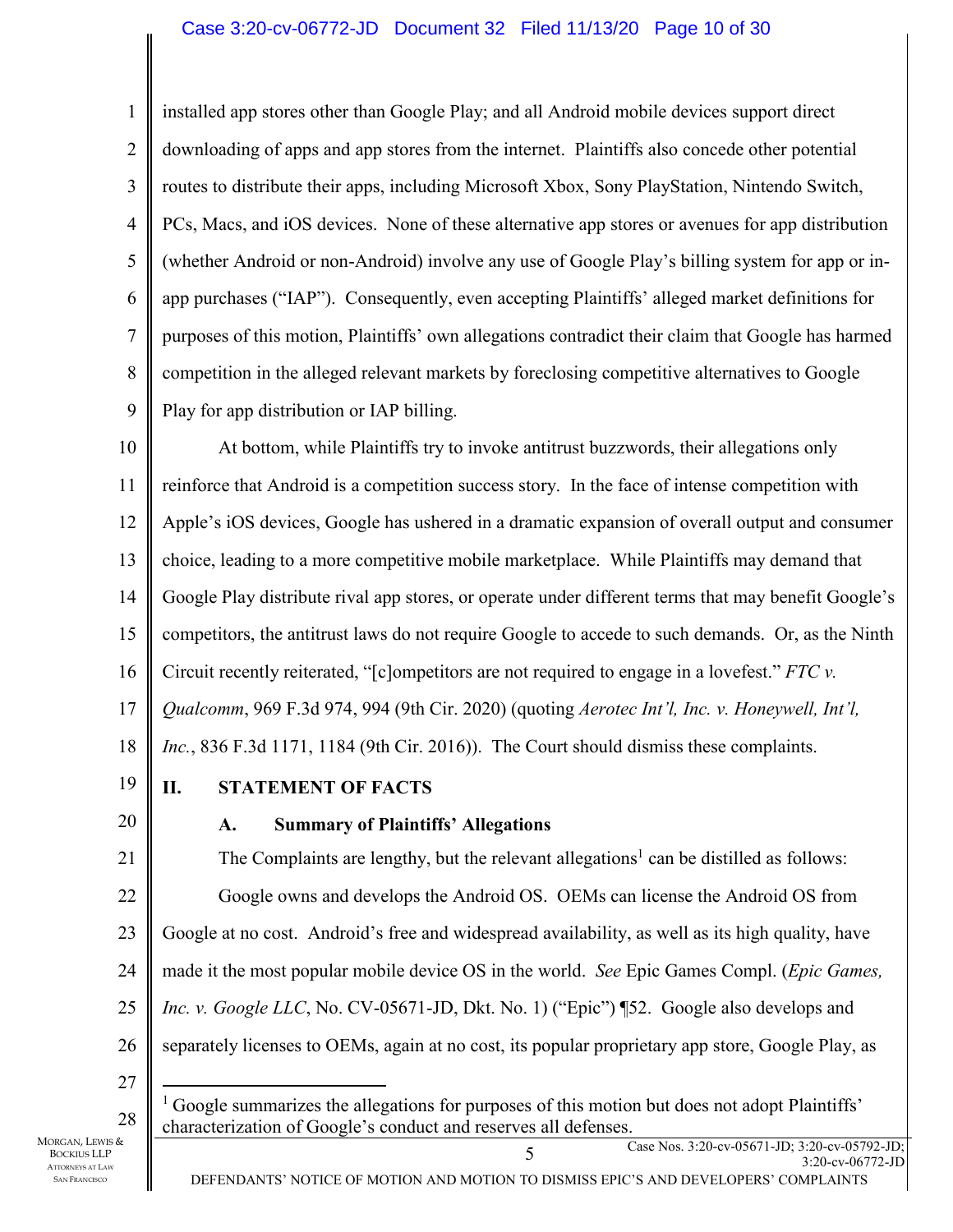#### Case 3:20-cv-06772-JD Document 32 Filed 11/13/20 Page 11 of 30

1 2 3 well as a suite of popular proprietary apps, such as Gmail, Google Maps, and YouTube. End users can search for and download apps on Google Play and other app stores to make their device more useful. Epic ¶60.

4 5 6 7 8 9 10 11 12 13 14 Google licenses its suite of proprietary apps through a Mobile Application Distribution Agreement ("MADA"). Google Play is a highly desirable app store that OEMs want to preinstall on their devices because of "the variety and number of apps and contents available to users uniquely through the Google Play Store." Developers First Consolidated Class Action Complaint (*Pure Sweat Basketball, Inc. v. Google LLC*, No. CV-05792-JD, Dkt. No. 56) ("PSB") ¶74; *see also* Epic ¶72. Android OEMs are not required to ship Android devices with Google Play, but, if they choose to do so, the MADA includes certain requirements such as convenient placement of Google Play on the device's home screen. Epic ¶82. Plaintiffs do not identify any restrictions in the MADA that prohibit OEMs from installing a different app store, and, in fact affirmatively allege that Samsung and LG, two large OEMs, can and do pre-install their own competing app stores. Epic ¶71; PSB ¶74.

15 16 17 18 19 20 21 22 23 24 25 26 27 Third-party app developers, such as Epic, may use Google Play to distribute their apps to consumers, under terms governed by the Google Play Developer Distribution Agreement ("DDA") and Developer Program Policies. Epic ¶90; PSB ¶102. However, Google reserves the right to remove apps from Google Play if it determines, "in its sole discretion," that the app, *inter alia*, violates the DDA, applicable policies, or other terms of service. *See* Declaration of Brian C. Rocca in support of Motion to Dismiss and Request for Judicial Notice ("Rocca Decl.") ¶ 3, Exhibit A ("DDA") at §8.3; Epic ¶153; PSB ¶237. Plaintiffs allege that Google unilaterally sets the terms of the DDA and the Developer Program Policies. Epic ¶91; PSB ¶103. Google charges developers only a nominal one-time \$25 fee to set up a Play developer account. PSB ¶14 n.32. To ensure a high level of quality among apps distributed via Play, Google screens them for malware (PSB ¶116) and mandates certain requirements, such as customer support availability for paid apps (DDA §4.7), privacy protections for end users (DDA §4.8), and protections against apps that could harm devices or other apps (DDA §4.9).

28 Developers are under no obligation to charge *anything* for their apps (DDA §3.7). Developers

MORGAN, LEWIS & BOCKIUS LLP ATTORNEYS AT LAW SAN FRANCISCO

6 Case Nos. 3:20-cv-05671-JD; 3:20-cv-05792-JD;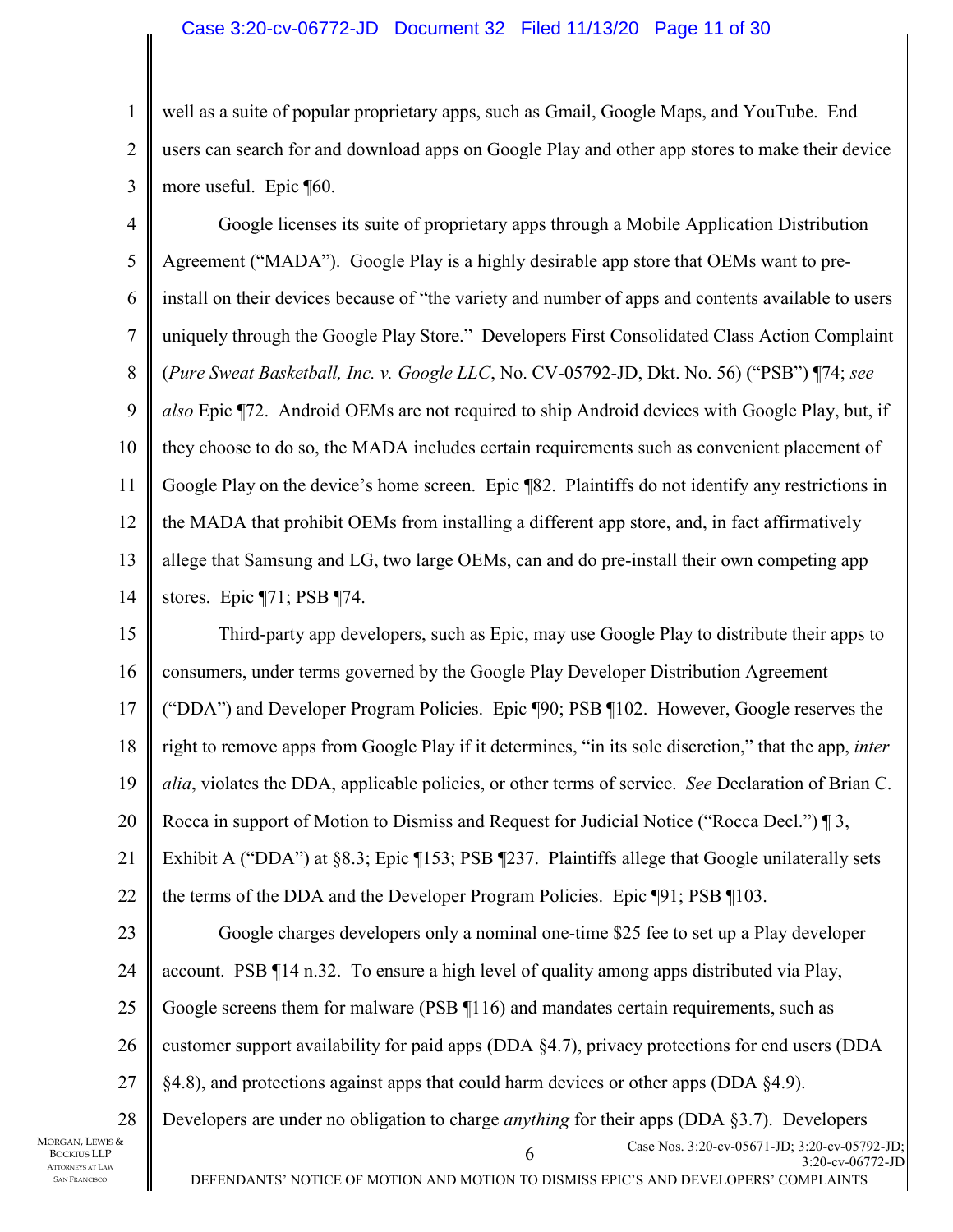1 2 3 4 5 6 7 8 9 10 11 12 have complete freedom to define their business model (*see, e.g.*, DDA §3.3). For example, a developer can offer an app for free and support it with ads. Or a developer can charge an upfront price for the app. Many developers allow users to download an app for free—so users can try it "risk free"—and only later charge for additional content or subscriptions through IAP. Epic ¶112. If a developer makes its app available to consumers through Play for free, Google gets paid nothing at all. *See, e.g.*, DDA §3.7. If developers, in their sole discretion, elect to monetize an app delivered through Play (either upfront or later though IAP), Google's fee is 30% of the sale price (except when it is reduced to 15% for subscriptions after the first year). PSB 114 & n.31. For the subset of apps that have IAP, Google requires those purchases to go through Google Play's billing system. Epic ¶23. Google will not approve an app for distribution through Google Play if a developer violates Google's Play's guidelines and seeks to evade Google Play's billing system for IAP. Epic ¶128.

13 14 15 16 17 18 19 20 Beside distribution through Google Play and other pre-installed Android app stores, Android app developers may also deliver apps to consumers directly through a website or email. Epic  $\llbracket 61 \& \text{n.7.}$  Epic avails itself of this option.<sup>2</sup> Consumers can install competing app stores, such as Amazon's Appstore, in the same manner, and developers may deliver their apps to consumers via those competing stores. PSB ¶¶75, 119; Epic ¶¶72, 100. Developers are free to use whatever billing system they wish for apps delivered through rival app stores (in accordance with those app stores' own billing policies) or directly to users. Google is paid nothing for apps or in-app purchases delivered outside of Play.

21

#### **B. Summary of Plaintiffs' Claims**

22 23 24 Plaintiffs claim that Google has monopolized two alleged markets: (1) the "Android App Distribution Market" and (2) the "Android In-App Payment Processing Market." PSB ¶73; Epic ¶¶62, 114.

25 26 27 With respect to the alleged Android App Distribution Market, the central pillar of Plaintiffs' theory of anticompetitive harm is that Google unlawfully maintains its alleged

28

T<br>
Case Nos. 3:20-cv-05671-JD; 3:20-cv-05792-JD;<br>
Case Nos. 3:20-cv-05671-JD; 3:20-cv-05792-JD; <sup>2</sup> See https://www.epicgames.com/fortnite/en-US/mobile/android/get-started.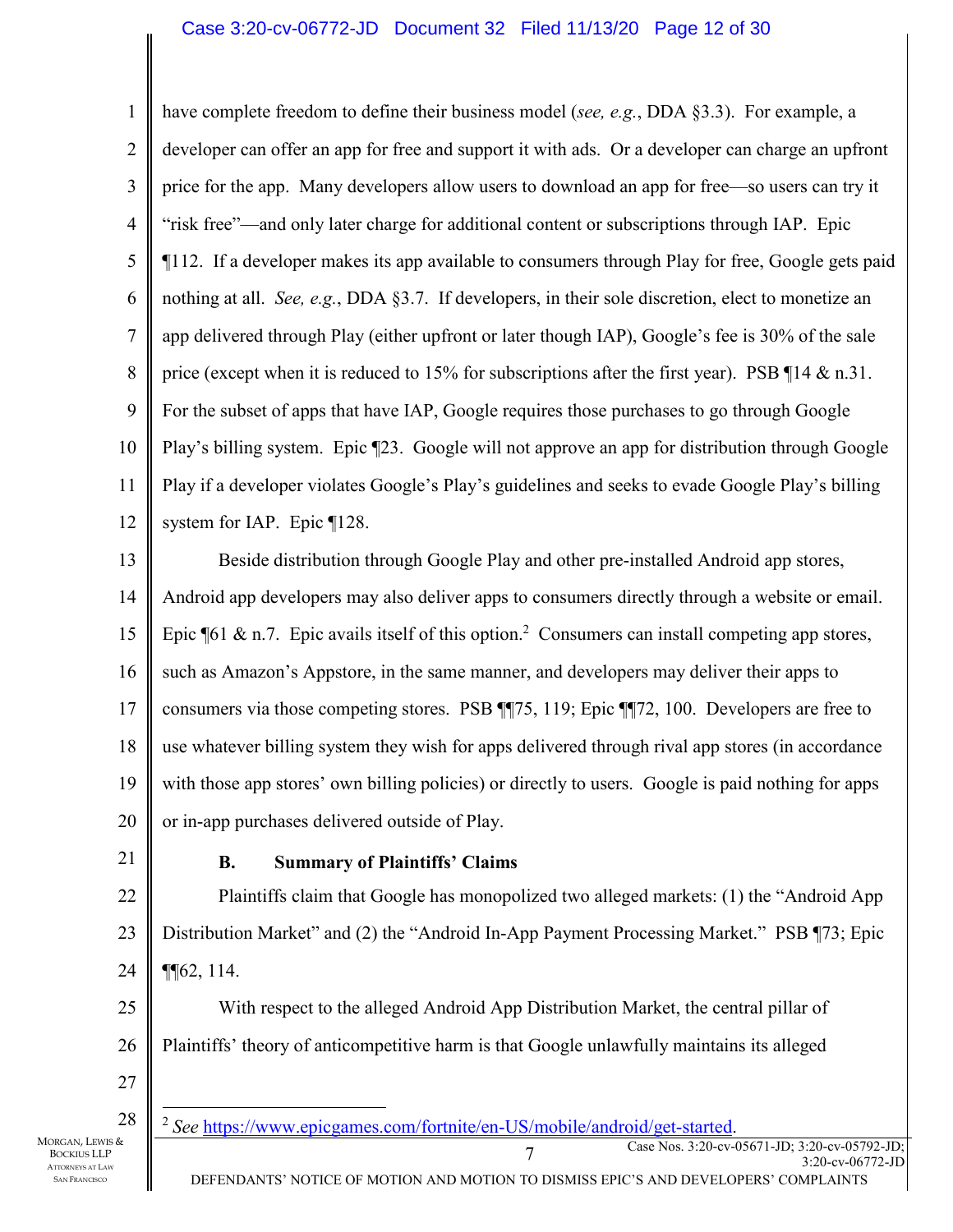#### Case 3:20-cv-06772-JD Document 32 Filed 11/13/20 Page 13 of 30

1 2 3 4 5 6 7 8 9 10 11 12 monopoly in Android app distribution by refusing to allow competitor app stores inside Google Play, thus blocking rivals from a "logical and effective way to distribute app stores—which are themselves mobile apps[.]" PSB ¶101; *see also* Epic ¶89. Aside from this refusal, Plaintiffs also challenge Google's agreements with OEMs, which they claim "discourage"—but do not claim prohibit—OEMs from pre-installing alternative app stores, and Android's security warnings and settings, which they again claim "discourage"—but do not claim prohibit—users from directly downloading rival app stores or apps. PSB ¶104; *see also* Epic ¶57. Developer Plaintiffs bring claims of monopolization and attempted monopolization under Section 2 of the Sherman Act (Counts 1-2). Epic also brings a monopolization claim under Section 2 of the Sherman Act (Count 1), and adds claims under Section 1 of the Sherman Act challenging Google's agreements with OEMs and the DDA as unreasonable restraints of trade (Counts 2-3). With respect to the alleged Android In-App Payment Processing Market, Plaintiffs, in

13 14 15 16 17 18 19 essence, challenge Google's policy of requiring apps distributed through Google Play to use Google Play's billing system for IAP if they choose to sell in-app content (PSB ¶170; Epic ¶123), and Google's refusal to distribute apps through Google Play if they integrate a rival billing system for IAP. Epic ¶¶127-29; *see also* PSB ¶236. Epic brings claims for monopolization under Section 2 (Count 4), and for unreasonable restraint of trade and tying under Section 1 (Counts 5- 6). Developer Plaintiffs bring the same claims but add an attempted monopolization claim under Section 2 (Counts 3-6).

20 21 22 Finally, Plaintiffs bring derivative state law claims based on the same theories under California's Cartwright Act and Unfair Competition Law (UCL) (Counts 7-11 for Epic; Counts 7- 8 for Developer Plaintiffs).

23

#### **III. LEGAL STANDARD**

24 25 26 27 28 "To survive a motion to dismiss, a complaint must contain sufficient factual matter … to 'state a claim to relief that is plausible on its face.'" *Ashcroft v. Iqbal*, 556 U.S. 662, 678 (2009) (quoting *Bell Atl. Corp. v. Twombly*, 550 U.S. 544, 570 (2007)). A complaint meets this plausibility requirement only where it contains factual allegations that "allow[] the court to draw the reasonable inference that the defendant is liable for the misconduct alleged." *Iqbal*, 556 U.S.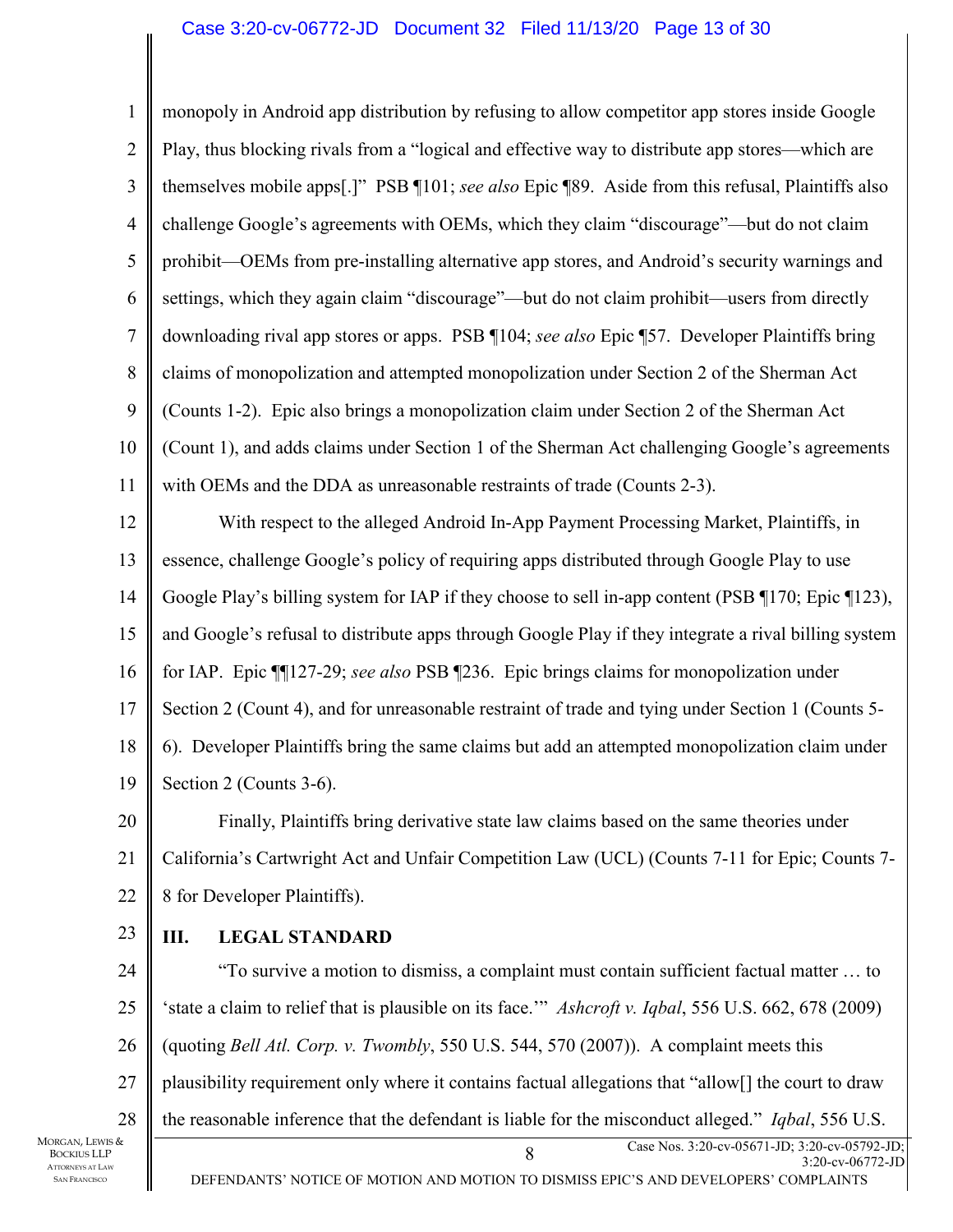#### Case 3:20-cv-06772-JD Document 32 Filed 11/13/20 Page 14 of 30

1 2 3 4 5 6 at 678. Where the allegations are "merely consistent with" misconduct, a complaint fails to state a claim. *Id.* (citation omitted). Courts are permitted to draw on "judicial experience and common sense" in evaluating whether the allegations plausibly state a claim. *Id*. at 679. The Court need not "accept as true allegations that are merely conclusory, unwarranted deductions of fact, or unreasonable inferences." *Sprewell v. Golden State Warriors*, 266 F.3d 979, 988 (9th Cir. 2001) *amended on other grounds*, 275 F.3d 1187 (9th Cir. 2001).

7

#### **IV. PLAINTIFFS FAIL TO ALLEGE GOOGLE UNLAWFULLY MONOPOLIZED THE ALLEGED "ANDROID APP DISTRIBUTION MARKET"**

8 9

#### **A. Google Has No Duty Under The Antitrust Laws To Allow Competing App Stores On Google Play**

10 11 12 13 14 15 16 17 18 19 Plaintiffs concede that Android OEMs have no obligation to license Play, but do so because of its popularity with app developers and users. PSB ¶74; Epic ¶72. Plaintiffs further concede that if OEMs do elect to license Play, those OEMs retain the ability under the MADAs to pre-install—and end users have the ability to download and use—competing app stores. Epic ¶71, PSB ¶119. Nonetheless, Plaintiffs argue that the antitrust laws require Google to help its competitors by distributing competing app stores *through* Google's Play, claiming it "would be a logical and effective way to distribute app stores." PSB ¶¶101, 105; Epic ¶¶89, 93. This claim fails as a matter of law because Google is under no duty to aid a rival or deal on terms preferred by suppliers or customers. *See Verizon Commc'ns Inc. v. Law Offices of Curtis V. Trinko, LLP* ("*Trinko*"), 540 U.S. 398, 408 (2004).

20 21

#### **1. Controlling Supreme Court and Ninth Circuit authorities have rejected Plaintiffs' asserted duty to deal.**

22 23 24 25 26 27 28 Earlier this year, the Ninth Circuit reaffirmed the bedrock antitrust principle that even an alleged monopolist has no duty under the antitrust laws to deal, whether at all or on different terms. *FTC v. Qualcomm, Inc.*, 969 F.3d 974, 993-94 (9th Cir. 2020), *reh'g en banc denied* (9th Cir. Oct. 28, 2020). Thus, a plaintiff's antitrust claim fails if, as here, it is premised on the defendant's duty to help a competitor compete. "As the Supreme Court has repeatedly emphasized, there is 'no duty to deal under the terms and conditions preferred by [a competitor's] rivals[.]'" *Id*. at 993 (quoting *Aerotec Int'l,*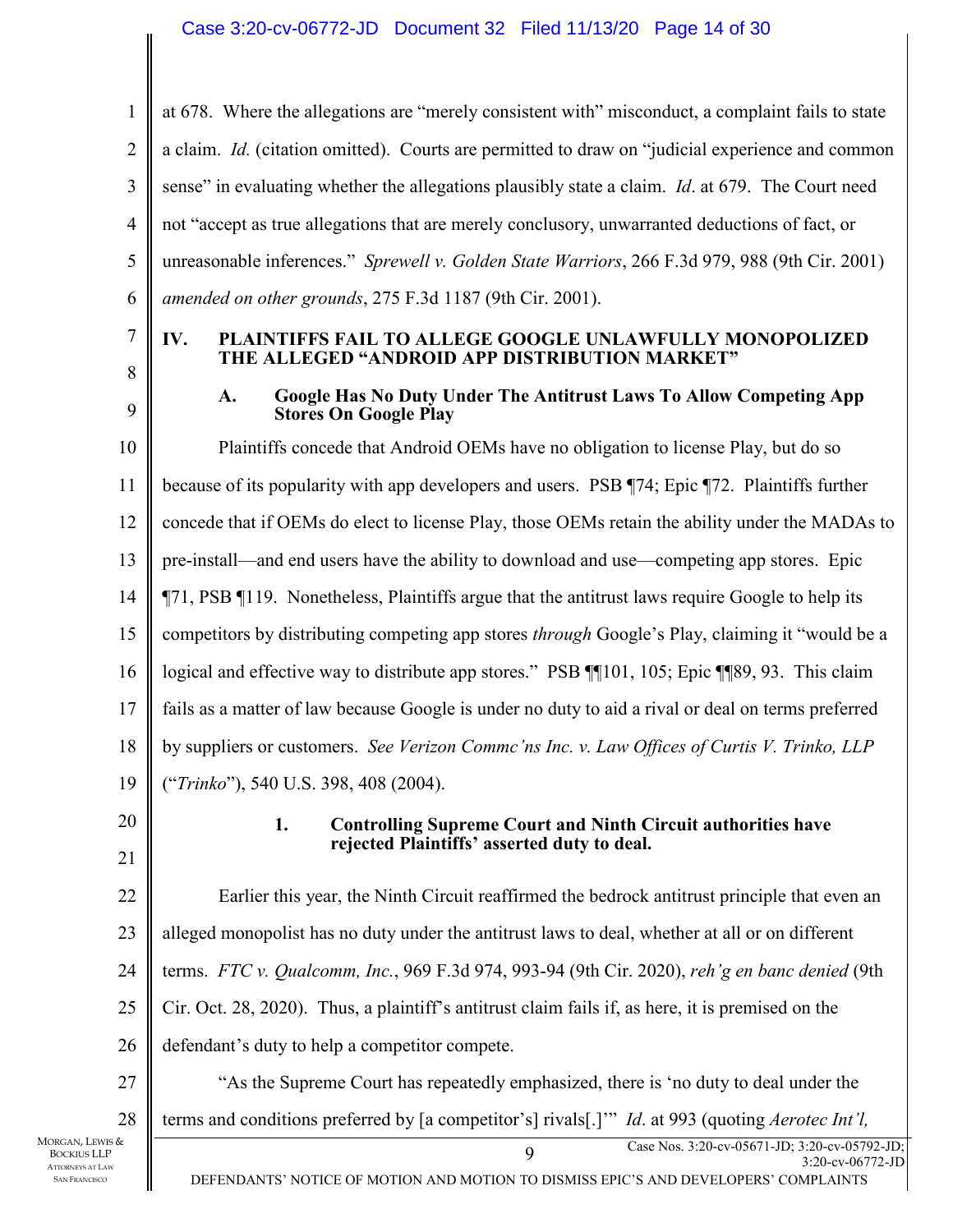| 1              | Inc. v. Honeywell Int'l, Inc., 836 F.3d 1171, 1184 (9th Cir. 2016)). "Likewise, 'the Sherman Act                                                                 |  |
|----------------|------------------------------------------------------------------------------------------------------------------------------------------------------------------|--|
| $\overline{2}$ | does not restrict the long recognized right of [a] trader or manufacturer engaged in an entirely                                                                 |  |
| 3              | private business, freely to exercise his own independent discretion as to parties with whom he                                                                   |  |
| $\overline{4}$ | will deal." Id. (quoting Trinko, 540 U.S. at 408). As the Ninth Circuit in <i>Qualcomm</i> explained,                                                            |  |
| 5              | "[t] his is because the antitrust laws, including the Sherman Act, 'were enacted for the protection                                                              |  |
| 6              | of competition, not competitors." Id. (quoting Brunswick Corp. v. Pueblo Bowl-O-Mat, Inc., 429                                                                   |  |
| 7              | U.S. 477, 488 (1977) (emphasis in <i>Qualcomm</i> )).                                                                                                            |  |
| 8              | In Trinko, the Supreme Court dismissed antitrust claims brought by a consumer based on                                                                           |  |
| 9              | Verizon's alleged failure to share its network with competing local exchange carriers (LECs),                                                                    |  |
| 10             | which the LECs needed to compete for downstream customers. 540 U.S. at 408. The plaintiff                                                                        |  |
| 11             | alleged that Verizon either failed to fill competitive LECs' orders at all or did so in an untimely                                                              |  |
| 12             | fashion to "deter potential customers [of rivals] from switching" away from Verizon. <i>Id.</i> at 404-                                                          |  |
| 13             | 05. On a Rule 12 challenge, the Court held that even a monopolist may not be compelled "to                                                                       |  |
| 14             | share the source of their advantage" and explained that a refusal to deal does not harm                                                                          |  |
| 15             | competition as a matter of law:                                                                                                                                  |  |
| 16             | Firms may acquire monopoly power by establishing an infrastructure that renders                                                                                  |  |
| 17             | them uniquely suited to serve their customers. Compelling such firms to share the<br>source of their advantage is in some tension with the underlying purpose of |  |
| 18             | antitrust law, since it may lessen the incentive for the monopolist, the rival, or both<br>to invest in those economically beneficial facilities.                |  |
| 19             | Id. at 407-08.                                                                                                                                                   |  |
| 20             | The Supreme Court reiterated these principles in Pac. Bell Tel. Co. v. linkLine Commc'ns,                                                                        |  |
| 21             | Inc. ("linkLine"), 555 U.S. 438 (2009). In linkLine, the plaintiff alleged that a monopolist DSL                                                                 |  |
| 22             | provider had "refused to deal with the plaintiffs" by setting a high wholesale price for DSL access                                                              |  |
| 23             | and a low retail price for DSL Internet service. <i>Id.</i> at 443. This practice "allegedly 'exclude[d]                                                         |  |
| 24             | and unreasonably impede[d] competition,' thus allowing AT&T to 'preserve and maintain its                                                                        |  |
| 25             | monopoly control of DSL access to the Internet." <i>Id.</i> at 443-44. Relying on <i>Trinko</i> , the Court                                                      |  |
| 26             | rejected the claim—again at the pleadings stage—holding that "[a]s a general rule, businesses are                                                                |  |
| 27             | free to choose the parties with whom they will deal, as well as the prices, terms, and conditions of                                                             |  |
| 28             | that dealing." <i>Id.</i> at 448. The Court further emphasized that "[c] ourts are ill suited 'to act as                                                         |  |
| &              | Case Nos. 3:20-cv-05671-JD; 3:20-cv-05792-JD;<br>10<br>3:20-cv-06772-JD<br>DEFENDANTS' NOTICE OF MOTION AND MOTION TO DISMISS EPIC'S AND DEVELOPERS' COMPLAINTS  |  |

MORGAN, LEWIS BOCKIUS LLP ATTORNEYS AT LAW SAN FRANCISCO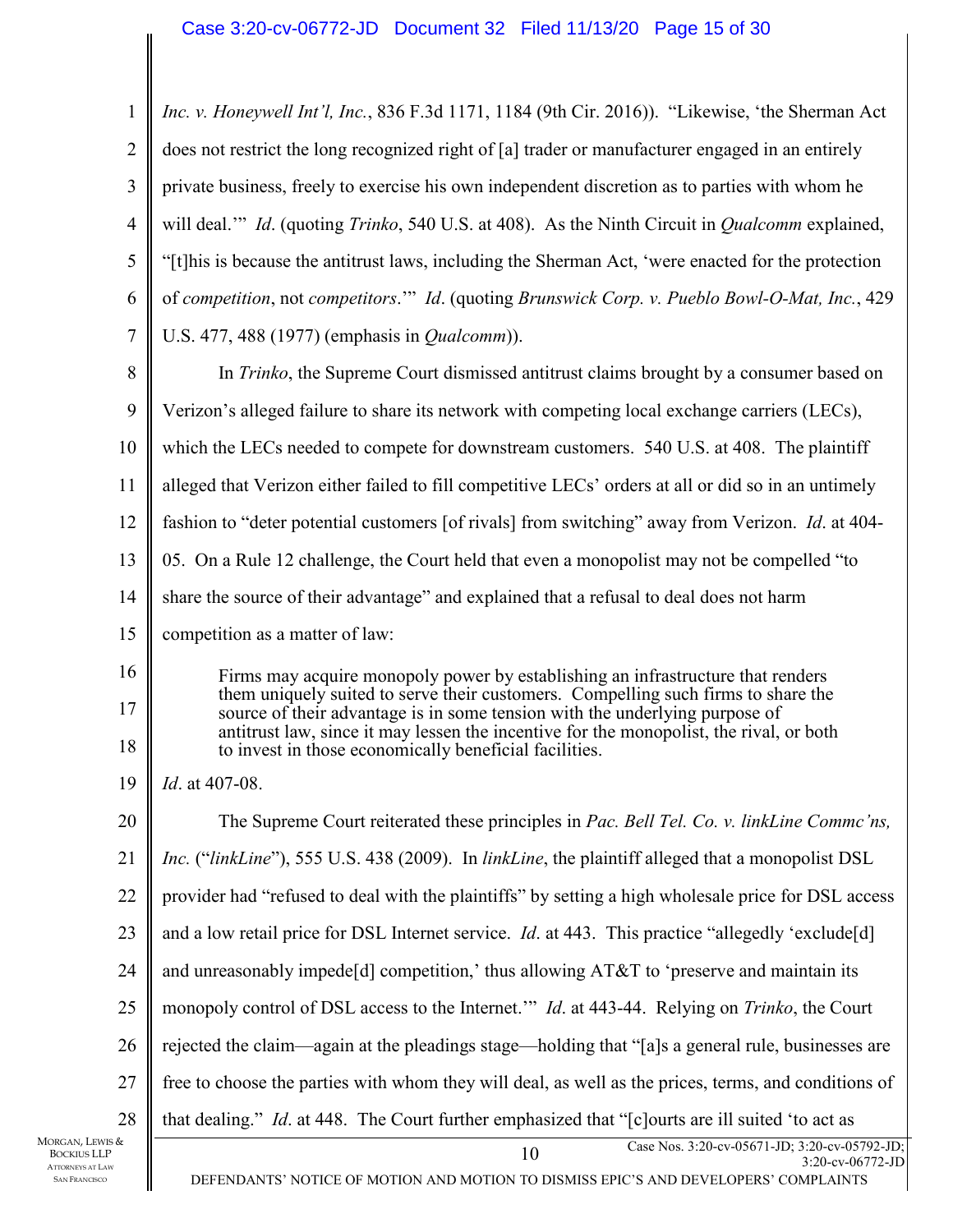#### Case 3:20-cv-06772-JD Document 32 Filed 11/13/20 Page 16 of 30

1 2 3 central planners, identifying the proper price, quantity, and other terms of dealing' .… No court should impose a duty to deal that it cannot explain or adequately and reasonably supervise." *Id*. at 452-53 (quoting *Trinko*, 540 U.S. at 408, 415).

4

5

#### **2. Plaintiffs ignore this principle by challenging Google's unilateral decision to not distribute competing app stores in Google Play.**

6 7 8 9 10 11 12 13 14 15 16 17 18 19 20 21 22 23 24 25 Google developed the Android OS and Google Play, an infrastructure for powering mobile devices and efficiently distributing apps for those devices. *See* PSB ¶¶2, 5, 44; Epic ¶¶12, 60. Plaintiffs claim that Google's refusal to allow competing app stores on Google Play has harmed competition and, specifically, Epic as a potential competitor. *See* PSB ¶118; Epic ¶89*.* In Plaintiffs' view, Google *must* allow rival app stores inside Google Play so that users can "replace or supplement the Google Play Store on their devices with competing app stores." Epic ¶92. But "[c]ompelling such firms to share the source of their advantage is in some tension with the underlying purpose of antitrust law, since it may lessen the incentive for the monopolist, the rival, or both to invest in those economically beneficial facilities." *Trinko*, 540 U.S. at 407-08. Under *Trinko*, *linkLine*, and *Qualcomm*, Google is not required to share its source of competitive advantage, or to make it easier for rivals to compete. Google's alleged refusal to do so is not actionable conduct under the antitrust laws. The "one, limited exception" to this general rule—announced in *Aspen Skiing Co. v. Aspen Highlands Skiing Corp.*, 472 U.S. 585 (1985)—does not apply. *See Qualcomm*, 969 F.3d at 993. The Ninth Circuit has held that a duty to deal may be found under *Aspen Skiing* in the rare circumstances that three criteria are met: (1) the defendant terminated a voluntary and profitable course of dealing; (2) "the only conceivable rationale or purpose is to sacrifice shortterm benefits in order to obtain higher profits in the long run from the exclusion of competition;" and (3) "the refusal to deal involves products that the defendant already sells in the existing market to other similarly situated customers." *Id*. at 993-94 (internal citations and quotation

26 27 marks omitted). However, Plaintiffs do not even attempt to allege any of the *Aspen Skiing* criteria to support this limited exception.

28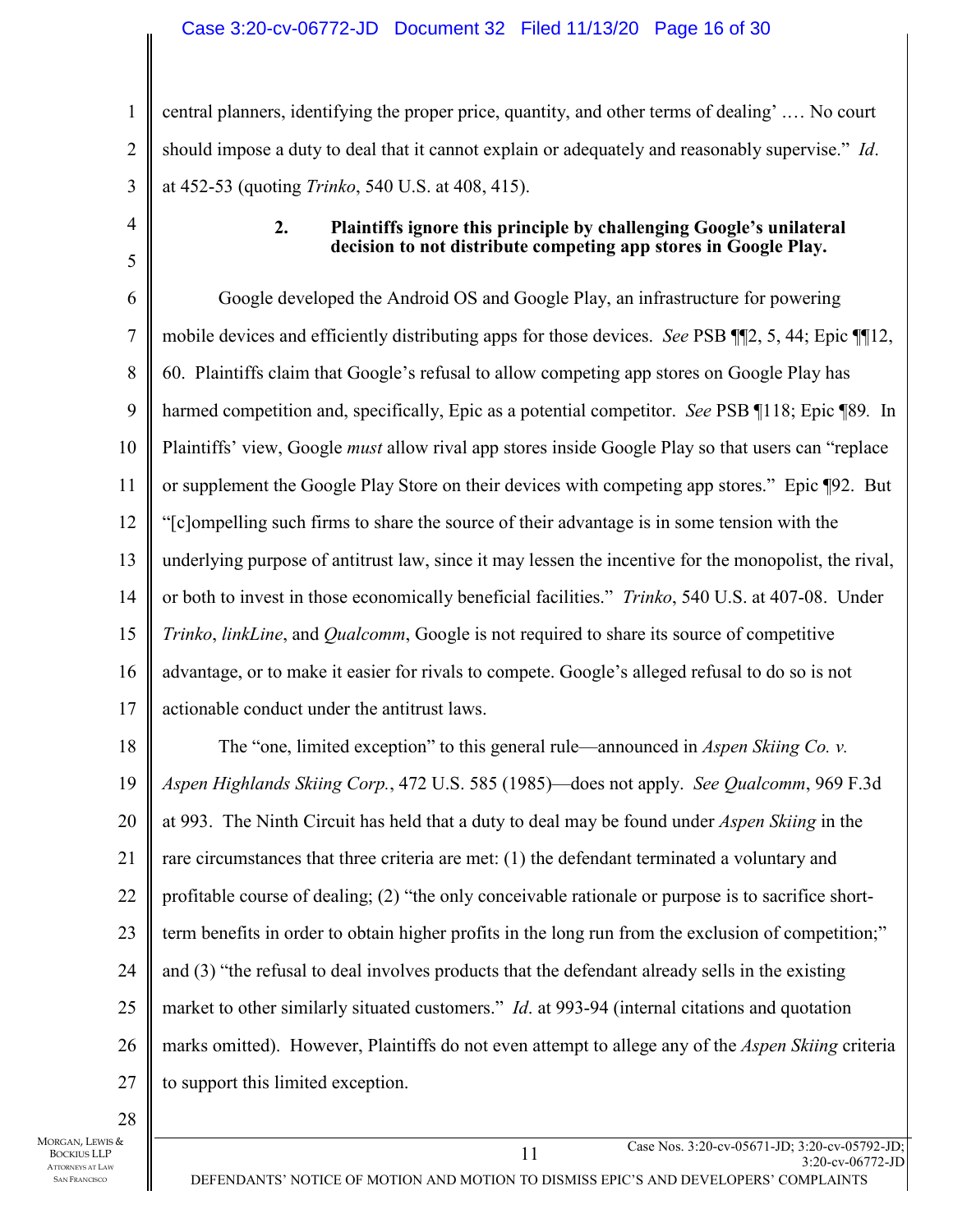As such, a primary focus of Plaintiffs' antitrust claims—an alleged refusal to deal with and assist competitors—fails as a matter of law.<sup>3</sup>

3

4

1

2

### **3. Epic cannot avoid the "refusal to deal" line of cases by "artfully pleading" a refusal to deal as concerted action.**

5 6 7 8 9 10 11 12 13 14 15 16 17 18 19 20 21 22 23 24 25 26 Nor can Epic sidestep the lack of any duty for Google to deal with its competitors by recasting it as a Section 1 "unreasonable restraint of trade" claim. *See* Epic Count 3. "[Section] 1 of the Sherman Act targets [only] *concerted* anticompetitive conduct." *Qualcomm*, 969 F.3d at 989 (emphasis in original). An agreement cannot form the basis of a claim under Section 1 where the terms of that agreement are unilaterally set by the defendant, even if a counterparty accepts or acquiesces to its terms. For example, in *hiQ Labs Inc. v. LinkedIn Corp.*, No. 17-cv-03301-EMC, F. Supp. 3d , 2020 WL 5408210, at \*10 (N.D. Cal.) Sept. 9, 2020), the court, relying on the *Trinko* line of cases, dismissed the plaintiff's duty-to-deal claim. The plaintiff "trie[d] to get around this problem by claiming … concerted action between LinkedIn and its members" based on LinkedIn's User Agreement, which prevented hiQ (as a user) from accessing public data on LinkedIn. *Id*. at \*12. The court still rejected the claim. It noted that Section 1 claims "typically involve concerted action between multiple defendants or between a defendant and a third party that harms the plaintiff – not concerted action between the defendant and the plaintiff. hiQ cites no precedent for this novel theory." *Id*.; *see also Toscano v. Prof'l. Golfers Ass'n.*, 258 F.3d 978, 983-84 (9th Cir. 2001) (finding no concerted action when "local sponsors' contracts demonstrated only that they agreed to purchase a product" not that they committed "to a common scheme in restraint of trade"). Similarly, in *Sambreel Holding LLC v. Facebook, Inc.*, the plaintiff brought Section 1 claims based on a user agreement that Facebook "unilaterally impose[d]" on "Application Developers." 906 F. Supp. 2d 1070, 1077 (S.D. Cal. 2012). The court dismissed the claim because the complaint failed to allege "concerted effort among the Application Developers and Facebook … as opposed to unilateral action on the part of

<sup>27</sup> 28 <sup>3</sup> Plaintiffs' Section 2 claims also fail for the independent reason because they do not plead facts that would establish the required harm to competition in the alleged relevant markets. *Qualcomm*, 969 F.3d at 990; *see* Part IV.B. *supra*.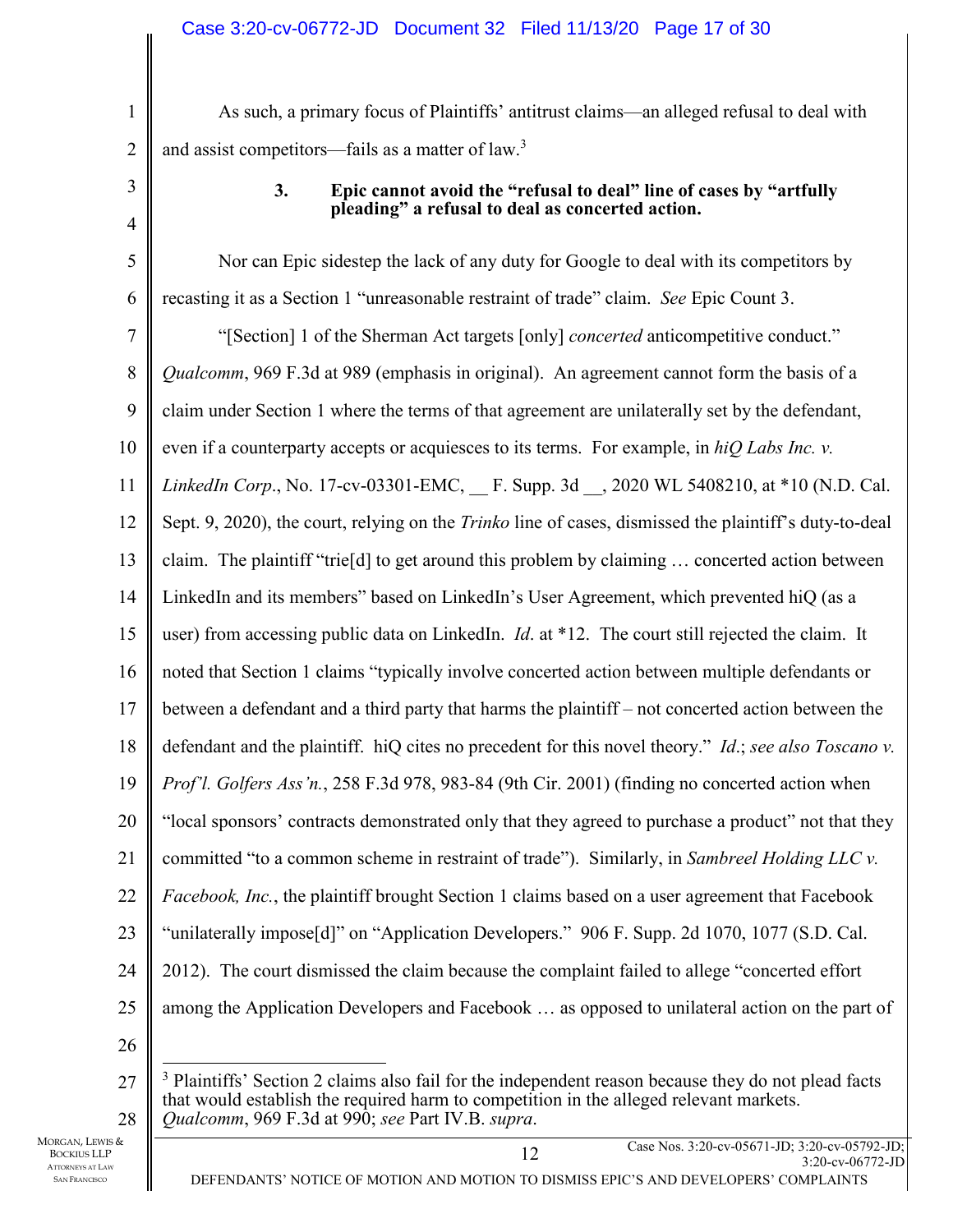1 Facebook." *Id*. at 1076.

2 3 4 5 6 7 8 9 10 11 So too here. Epic challenges Section 4.5 of the DDA, which states that developers "may not use Google Play to distribute or make available any Product that has a purpose that facilitates the distribution of software applications and games for use on Android devices outside of Google Play." Epic ¶153. But this provision reflects unilateral terms by which Google allows distribution of apps on Google Play, as Epic must concede. Epic ¶91. A business has the "right to determine the terms on which it will permit its Application Developers to use" a platform because there "is no fundamental right to use" the platform. *Sambreel*, 906 F. Supp. 2d at 1080 (citing *Trinko*, 540 U.S. at 408). And a business has the right to control its own product and establish the terms with which its "users, application developers and advertisers must comply in order to utilize its product." *Id.* at 1075.

12 13 14 15 16 17 18 19 20 Thus, there is no allegation of any *concerted* anticompetitive conduct between Google and anyone else. To the contrary, the Complaints allege that Google unilaterally set the terms about which Plaintiffs complain, and the various counterparties—developers, including potential app store competitors like Epic—were "forced" to accept the "non-negotiable" terms. Epic ¶¶82, 91, 152; PSB ¶¶69, 103, 247. But Google has the right to determine the terms on which it will permit app developers to use Google Play. Plaintiffs' attack is thus directed to Google's unilateral (and lawful) decision to not allow competing app stores on Google Play, which does not, as a matter of law, involve the type of concerted action that unreasonably restrains trade as required under Section 1.

21

22

#### **B. Plaintiffs Fail To Allege Anticompetitive Harm Because They Concede Alternative Avenues of App Distribution**

23 24 25 26 27 28 Without their central "duty to deal" claim, the remnants of Plaintiffs' claims regarding the alleged "Android app distribution market" fail because they present no plausible allegations that Google's conduct has injured competition in the relevant market. At best, Plaintiffs complain that Google's conduct "discourages" competitive alternatives to Google Play, but they do so while conceding the availability of alternative avenues for app distribution. Plaintiffs allege, for example, that OEMs are deterred from pre-installing, and users from sideloading, rival app stores.

MORGAN, LEWIS & BOCKIUS LLP ATTORNEYS AT LAW SAN FRANCISCO

DEFENDANTS' NOTICE OF MOTION AND MOTION TO DISMISS EPIC'S AND DEVELOPERS' COMPLAINTS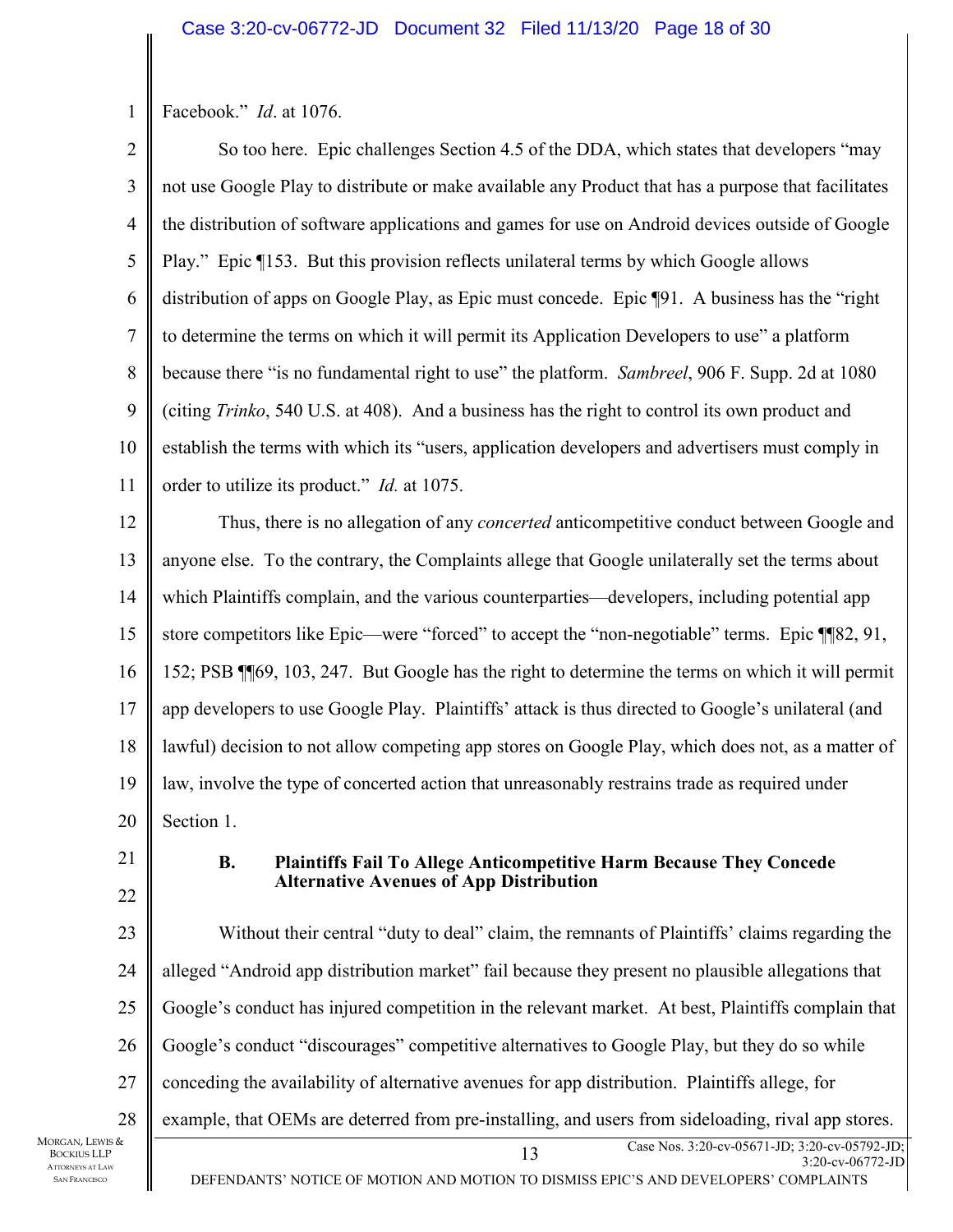#### Case 3:20-cv-06772-JD Document 32 Filed 11/13/20 Page 19 of 30

1 2 3 4 5 PSB ¶¶118, 122; Epic ¶¶82, 96. Notably, however, Plaintiffs concede OEMs pre-install alternative app stores and that any user may directly download apps or alternative app stores if they wish to do so. *See* Epic ¶¶71-72, 100; PSB ¶¶74-75, 119. Thus, Plaintiffs fail to allege that Google has foreclosed *any* portion of the alleged market, much less a substantial portion of the market as required by law.

6 7 8 9 10 11 12 13 For purposes of both Sections 1 and 2 of the Sherman Act, a plaintiff's initial burden is to establish that the conduct at issue had a substantial anticompetitive effect in the alleged relevant market. *Qualcomm*, 969 F.3d at 991. In other words, the challenged conduct "must harm the competitive process and thereby harm consumers." *Id.* (quoting *U.S. v. Microsoft Corp.*, 253 F.3d 24, 58 (D.C. Cir. 2001)). Alleging that conduct reduces consumers' choices or raises prices is not sufficient to establish the requisite anticompetitive harm. *Id*. "Both effects are fully consistent with a free, competitive market." *Brantley v. NBC Universal, Inc.*, 675 F.3d 1192, 1202 (9th Cir. 2012).

14 15 16 17 18 19 20 21 22 23 24 25 26 27 28 Plaintiffs must, therefore, allege that Google's conduct "'foreclose[s] competition in a substantial share of the line of commerce affected.'" *Allied Orthopedic Appliances Inc. v. Tyco Health Care Grp. LP*, 592 F.3d 991, 996 (9th Cir. 2010) (quoting *Omega Envtl., Inc. v. Gilbarco, Inc.*, 127 F.3d 1157, 1162 (9th Cir. 1997)). But "[i]f competitors can reach the ultimate consumers of the product by employing existing or potential alternative channels of distribution, it is unclear whether such restrictions foreclose from competition any part of the relevant market…. Competitors are free to sell directly, to develop alternative distributors, or to compete for the services of the existing distributors. Antitrust laws require no more." *Omega*, 127 F.3d at 1163; *see also PNY Techs., Inc. v. SanDisk Corp.*, No. 11-CV-04689-WHO, 2014 WL 2987322, at \*9 (N.D. Cal. July 2, 2014) (dismissing complaint because plaintiff "again fails to adequately plead that there are no 'potential alternative channels of distribution' by which it can reach ultimate consumers") (citing *Omega,* 127 F.3d at 1163); *Abbyy USA Software House, Inc. v. Nuance Commc'ns Inc*., No. C 08-01035 JSW, 2008 WL 4830740, at \*2 (N.D. Cal. Nov. 6, 2008) (dismissing antitrust claims because plaintiff "does not allege that it has been foreclosed from selling its products and, in fact, has alleged that direct sales and licensing agreements are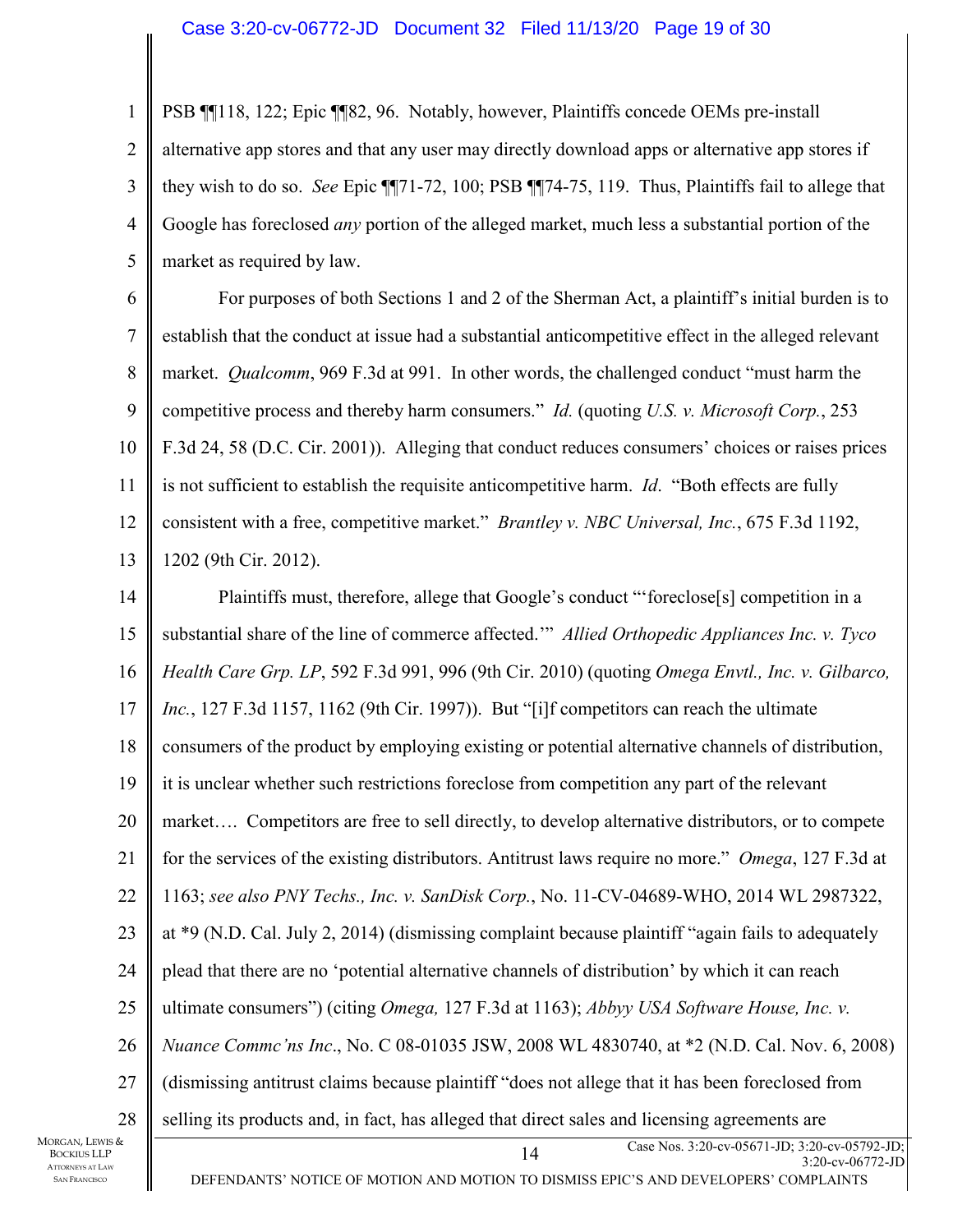#### Case 3:20-cv-06772-JD Document 32 Filed 11/13/20 Page 20 of 30

15 Case Nos. 3:20-cv-05671-JD; 3:20-cv-05792-JD; 1 2 3 4 5 6 7 8 9 10 11 12 13 14 15 16 17 18 19 20 21 22 23 24 25 26 27 28 MORGAN, LEWIS & alternative distribution channels for the same software products"). Nor can Plaintiffs complain that the alternative avenues of distribution are "inadequate substitutes" for their preferred method of distribution. *Omega*, 127 F.3d at 1163. The antitrust laws neither guarantee a particular route to market, nor require Google to equip a rival with a "legitimate competitive advantage." *Id*. Plaintiffs not only fail to allege substantial foreclosure, they fail to allege facts sufficient to establish *any actual* foreclosure since they affirmatively concede there are alternative avenues of distribution. Mere allegations that Google "discourages" use of alternative app stores is not enough. *See, e.g.*, *Allied Orthopedic*, 592 F.3d at 1996 n.1 (under "the Sherman Act, the plaintiff must prove that the [challenged agreements] *actually* foreclosed competition") (emphasis added). Therefore, Plaintiffs' Android App Distribution Market claims fail as a matter of law. **1. Plaintiffs fail to allege that the MADAs with OEMs foreclose alternative avenues of distribution.**  Plaintiffs claim that Google's agreements with OEMs "discourage" them "from preinstalling any competing app stores." PSB ¶104, Epic ¶82. First, no OEM making an Android device is required to license Google Play or any other Google app. *See, e.g.*, PSB ¶¶62-63. Second, Plaintiffs' allegations fall short of alleging actual foreclosure or exclusivity, and Plaintiffs do not allege the MADAs prohibit OEMs from pre-installing rival app stores. Instead, Plaintiffs allege that "[w]ith the exception of app stores designed for and installed only on mobile devices sold by those respective OEMs, such as Samsung Galaxy Apps and the LG Electronics App Store, no other Android app store is pre-installed on more than 10% of Android devices." Epic ¶71. This allegation is fatal to Plaintiffs' claim of actual foreclosure. While Epic may want to avoid this dispositive flaw by focusing on the "other" app stores that are pre-installed on allegedly less than 10% of Android devices, it cannot "except" OEM app stores that are preinstalled on a much higher percentage of devices from the analysis (artfully omitting any allegations regarding, for example, Samsung's share of Android mobile devices). *See W. Parcel Exp. v. United Parcel Serv. of Am., Inc*., 190 F.3d 974, 976 (9th Cir. 1999) ("Because the contracts do not preclude consumers from using other delivery services, they are not exclusive dealings contracts that preclude competition in violation of the Sherman Antitrust Act.").

BOCKIUS LLP ATTORNEYS AT LAW SAN FRANCISCO

DEFENDANTS' NOTICE OF MOTION AND MOTION TO DISMISS EPIC'S AND DEVELOPERS' COMPLAINTS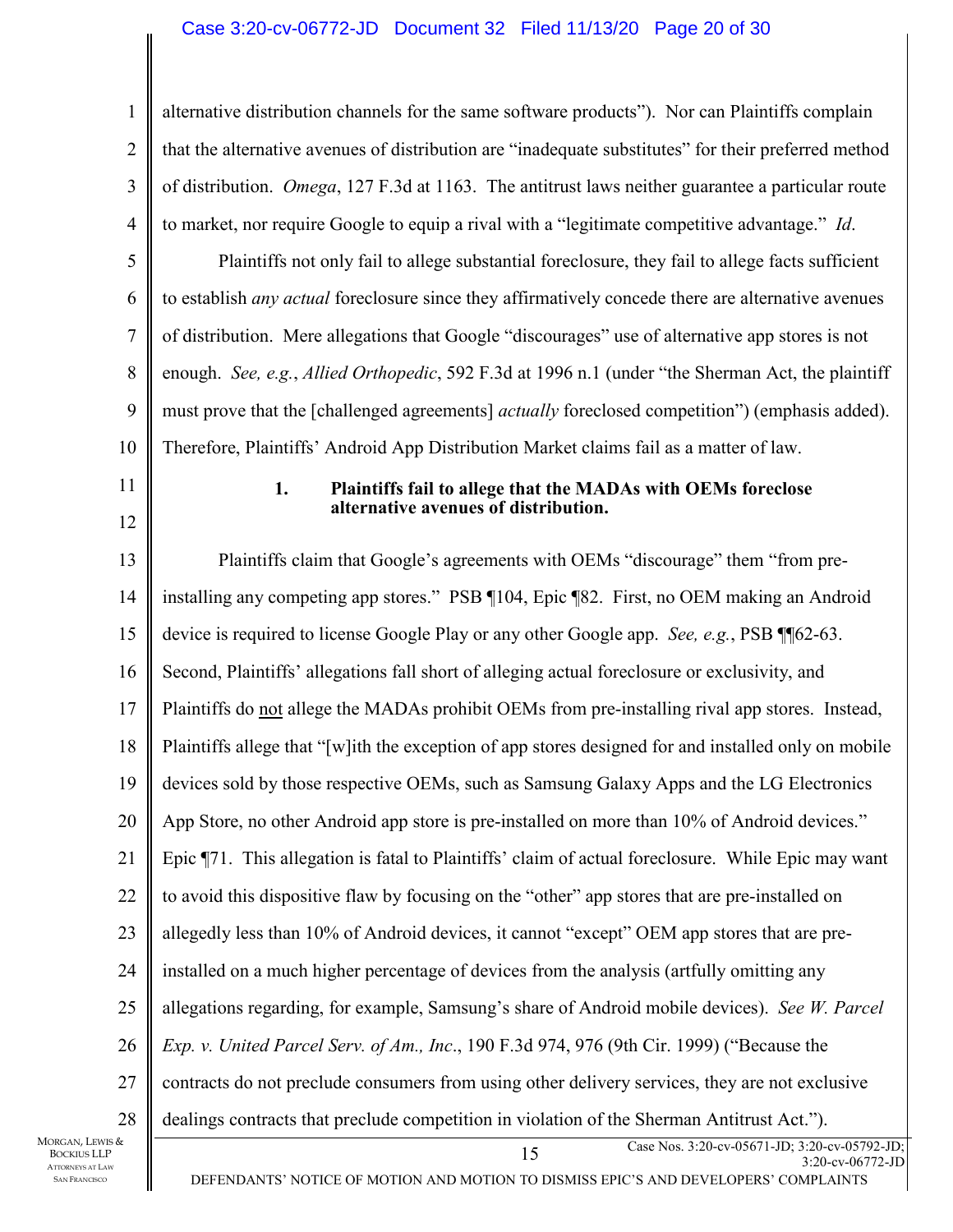#### Case 3:20-cv-06772-JD Document 32 Filed 11/13/20 Page 21 of 30

1 2 3 4 5 6 7 Plaintiffs nevertheless claim that the MADAs are somehow coercive: "[i]f a manufacturer of an Android OS device wanted (or wants) to pre-install the popular YouTube or Google Maps apps on devices sold in the U.S., it has to take the Google Play store as well." PSB ¶7. But Plaintiffs fail to allege any facts to support the implication that OEMs do not want to license or pre-install Google Play and are only *forced* to do so because of the MADAs. Instead, Plaintiffs allege the *opposite*—i.e., Google Play is a popular app desired by OEMs, independent of the MADAs. *See* Epic ¶72, PSB ¶74.

8 9 10 11 12 13 14 15 16 17 18 19 20 21 22 Plaintiffs thus importantly concede that OEMs pre-install Play not because of any obligation under the MADAs but because it is the best app store available. *See* PSB ¶74 ("According to Samsung, it would 'not be commercially feasible for an OEM to ship Android devices without Google Play pre-installed due to the variety and number of apps and contents available to users uniquely through the Google Play Store.'"); Epic ¶72 ("Android OEMs … find it commercially unreasonable to make and sell phones without the Google Play Store, and they view other app stores as poor substitutes for the Google Play Store because of the lower number and lesser quality of apps they offer."). These concessions doom Plaintiffs' MADA allegations; having a superior product, even if it results in an alleged monopoly, is not an antitrust violation, but the essence of competition. *Qualcomm*, 969 F.3d at 990 (citing *United States v. Grinnell Corp.*, 384 U.S. 563, 570–71 (1966)). Plaintiffs' contradictory and unsupported allegations implying that Google has coerced OEMs into pre-installing Google Play thus carry no weight. *See Apple Inc. v. Psystar Corp.*, 586 F. Supp. 2d 1190, 1200 (N.D. Cal. 2008) (granting motion to dismiss where antitrust claim did not plausibly allege an independent market because the allegations were internally contradictory).

23 24 25 26 27 28 In any case, while conceding the availability of alternate sources for app distribution, the Developer Plaintiffs, for example, complain that "Google crams too many apps into the Google Play store. With so many apps in one store, consumers cannot discover the vast majority of them." PSB ¶138. If so, however, Google Play does not impede alternate channels of promoting and making available apps to end users but *invites* competition on the merits from those app stores that can allegedly offer less cluttered or easier-to-use app stores for consumers.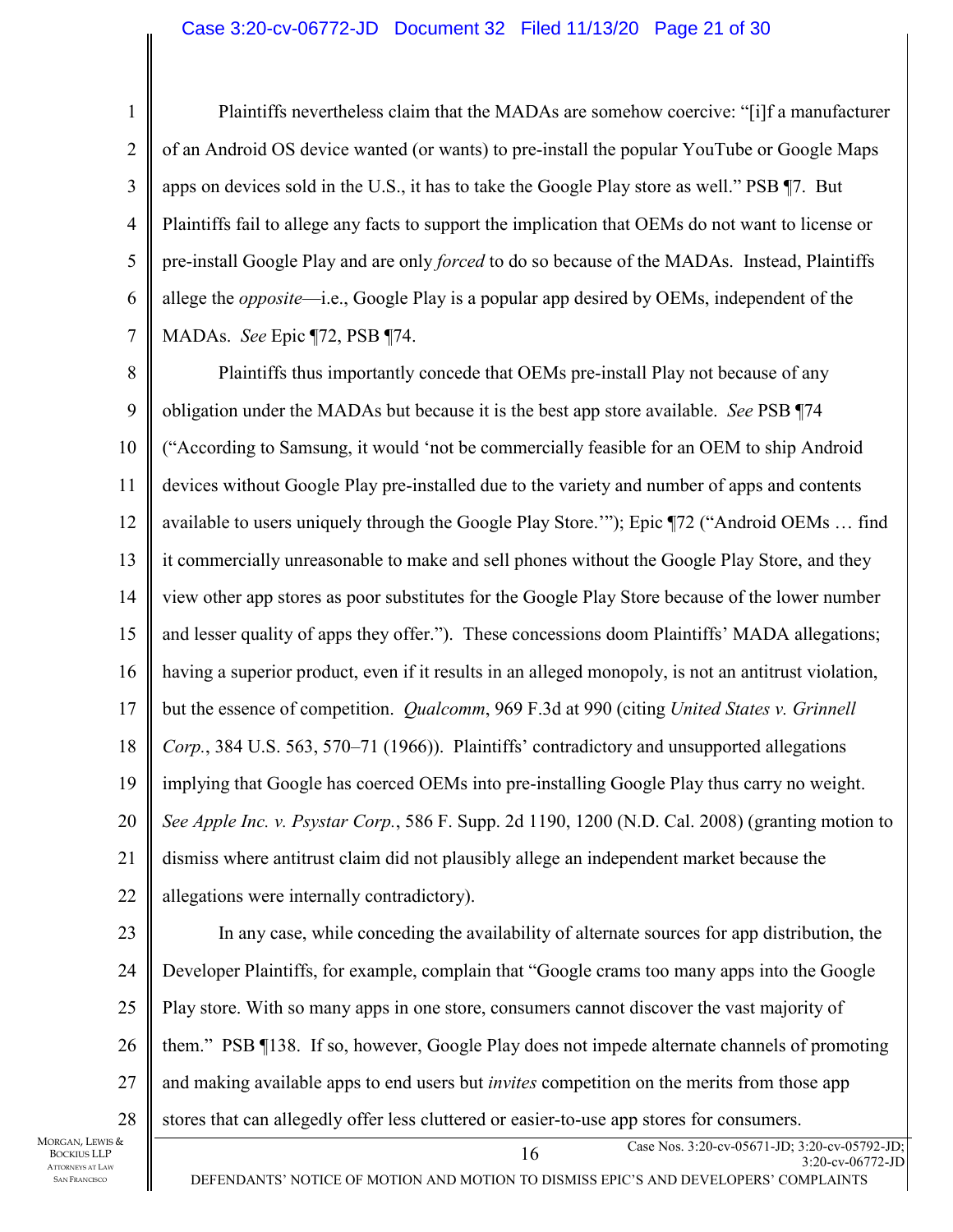| $\mathbf{1}$   | Plaintiffs finally allege that if an OEM chooses to pre-install Google Play, it must initially                |
|----------------|---------------------------------------------------------------------------------------------------------------|
| $\overline{2}$ | place it on the "home screen." Epic ¶82; PSB ¶95 n.95. But Plaintiffs' allegations regarding                  |
| 3              | Google's placement requirements fall short of alleging actual foreclosure of rival app stores.                |
| $\overline{4}$ | There is no allegation that MADAs prevent rival app stores from also being pre-installed on the               |
| 5              | home screen, or that end users are prohibited from downloading alternative app stores and placing             |
| 6              | them on their home screen. See, e.g., R.J. Reynolds Tobacco Co. v. Philip Morris Inc., 199 F.                 |
| $\tau$         | Supp. 2d 362, 387-90 (M.D.N.C. 2002) (finding no substantial foreclosure because challenged                   |
| 8              | agreements "d[id] not preclude the display of competing products" in stores); see also Church &               |
| 9              | Dwight Co. v. Mayer Labs, Inc., 868 F. Supp. 2d 876, 912 (N.D. Cal. 2012) (citing Omega, 127                  |
| 10             | F. 3d at 1163 and <i>Reynolds</i> , 199 F. Supp. 2d at 390) (noting that for purposes of a foreclosure        |
| 11             | analysis, the "proper foreclosure rate would probably take into account only stores in which the              |
| 12             | defendant had an exclusive contract" and not, for example, any store "in which plaintiffs still had           |
| 13             | an opportunity to display and promote their products, even though defendant required a                        |
| 14             | percentage of available signage"). Nor is there any allegation that MADAs prevent rival app                   |
| 15             | stores from being pre-installed elsewhere on a device or that consumers do not know how to                    |
| 16             | swipe their device screens to see other apps. See Iqbal, 566 U.S. at 679 (a court may determine               |
| 17             | whether a claim is plausible by "draw[ing] on its judicial experience and common sense").                     |
| 18<br>19       | 2.<br>Plaintiffs concede that app developers can directly distribute their<br>apps (and app stores) to users. |
| 20             | Android also permits an end user to install any app directly from a website. Epic ¶94.                        |
| 21             | Epic's Fortnite app, for example, is available to Android users directly through Epic's website.              |
| 22             | Epic ¶96. Plaintiffs also concede that all Android users are freely able to install competitive app           |
|                | stores, such as Amazon's Android app store. PSB 119. Plaintiffs further concede that a                        |
| 23             |                                                                                                               |
| 24             | consumer who wants to install a competing app store, such as Amazon's Appstore, as an                         |
| 25             | alternative to Google Play need only take three quick actions—go to the Amazon link, check a                  |
| 26             | security setting and click "Okay" at the security warning, and install the app store. <i>Id.</i> ; see also   |
| 27             | Epic ¶97 (identifying only two security messages regarding direct downloading and installing                  |
| 28             | apps onto a device). Thus, the availability of direct distribution defeats any claim that Google has          |

MORGAN, LEWIS & BOCKIUS LLP ATTORNEYS AT LAW SAN FRANCISCO

DEFENDANTS' NOTICE OF MOTION AND MOTION TO DISMISS EPIC'S AND DEVELOPERS' COMPLAINTS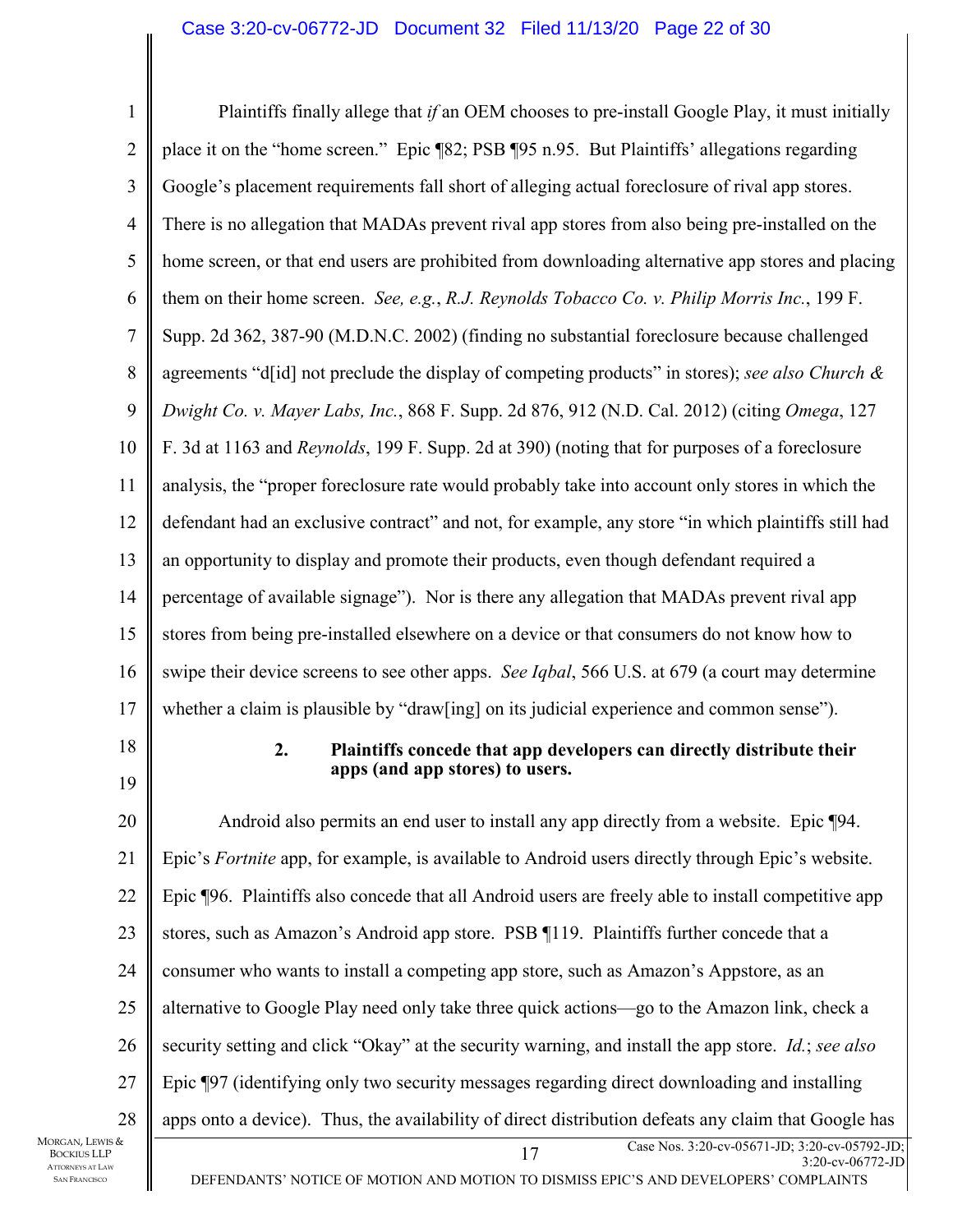foreclosed alternative distribution paths. *See Omega*, 127 F.3d at 1163.

2 3 4 5 6 Plaintiffs, however, complain about "intimidating" or "ominous" warnings that Android provides when an app store or other app is downloaded from outside of Google Play. Epic ¶97, PSB ¶121. But Plaintiffs never claim Google should ignore malware or other security issues, and Google is under no duty to implement, or forego, security warnings in a manner that rival app stores or app developers prefer. *See* Section IV.A.1, *supra*.

7 8 9 10 11 12 13 14 15 16 17 Moreover, how Google implements a product feature or improvement to address malware risks and other security threats "does not violate Section 2, even if it is performed by a monopolist and harms competitors as a result." *Allied Orthopedic*, 592 F.3d at 999-1000. "To weigh the benefits of an improved product design against the resulting injuries to competitors is not just unwise, it is unadministrable. There are no criteria that courts can use to calculate the 'right' amount of innovation, which would maximize social gains and minimize competitive injury." *Id.* at 1000. Here, the complaints show that attempting to determine the "right" response to security threats would be difficult, if not impossible, with Epic suggesting no security warnings and the operation of "neutral security software operating in the background" (Epic ¶103), while Developer Plaintiffs suggest different (or no) warnings depending on the reputation of the "store operator (or other developer)." PSB ¶122.

18

1

19 20 21 22 23 24 25 26 With no duty to deal and no claim of actual foreclosure (much less substantial foreclosure), and thus no harm to competition, Plaintiffs' allegations with respect to the alleged Android App Distribution Market are reduced to this fundamental claim: Google should design its products differently to advantage Plaintiffs' business model. But Google has no such duty. Plaintiffs "are free to [distribute] directly, to develop alternative distributors, or to compete for the services of the existing [OEMs]. Antitrust laws require no more." *Omega*, 127 F.3d at 1163. Plaintiffs' claims regarding the alleged Android App Distribution Market should be dismissed for failing to state an antitrust claim as a matter of law.

\* \* \*

28 MORGAN, LEWIS & BOCKIUS LLP ATTORNEYS AT LAW SAN FRANCISCO

27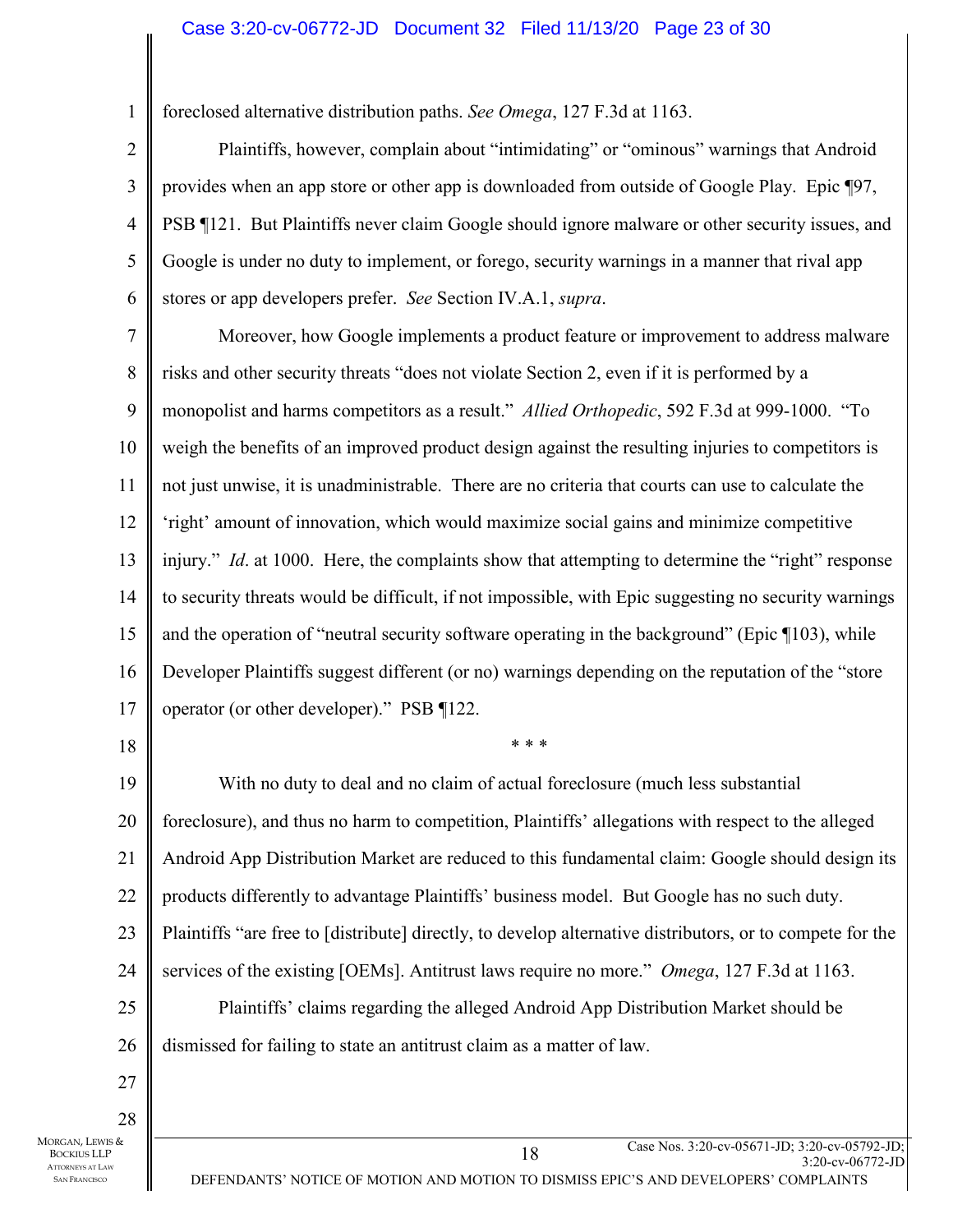1

#### **V. PLAINTIFFS FAIL TO ALLEGE AN ANTITRUST CLAIM IN CONNECTION WITH THE ALLEGED ANDROID IAP PROCESSING MARKET**

# 2 3

## **A. Google Has No Antitrust Duty to Change Its Policies To Allow IAPs On Apps Distributed Through Google Play To Run Through Rival Billing Systems**

4 5 6 7 8 9 10 11 12 13 14 15 Plaintiffs also claim that Google has engaged in anticompetitive conduct with respect to an alleged Android In-App Payment Processing Market, defined as "the payment processing solutions that Android developers could turn to and integrate into their Android apps to process the purchase of such in-app digital content." Epic ¶114, PSB ¶170. Plaintiffs attempt to plead this claim as either an alleged monopolization of the IAP market, or a "restraint of trade" in that market. Epic Counts 4-5, 8; PSB Counts 3-5. But in essence, Plaintiffs are trying to use the antitrust laws to force Google to change how Google Play operates. They want to force Google to allow apps that integrate rival billing systems to be distributed through Google Play. If Google was forced to distribute such apps, developers could enjoy the benefits of Google Play while preventing Google from charging *anything* for the admittedly valuable distribution services Google Play provides. *See, e.g.*, PSB ¶¶56, 58, 74; Epic ¶¶60, 72. These claims fail under the same refusal to deal principles discussed above.

16 17 18 19 20 21 22 23 24 25 26 27 28 To understand Plaintiffs' claims, it is helpful to understand how Google is compensated for distributing and supporting apps on Google Play. Google, just like other app stores such as the Amazon Appstore, charges a distribution fee for apps purchased on Google Play and IAP for apps distributed through Google Play. Epic ¶37, PSB ¶133 n.132. Besides an initial \$25 fee to set up a Google Play developer account (PSB ¶14 n.32), Google charges nothing for apps distributed for free on Google Play, and collects no fees for app purchases and IAP in apps distributed outside of Google Play. DDA §3.7 ("If the Product is free, You will not be charged a Service Fee."). Many developers distribute their apps for free through Google Play, but then sell in-app content at a later point in time. For example, Epic's *Fortnite* game "is free to download and play" but "makes additional content available for in-app purchasing on a la carte basis or via a subscription-based Battle Pass." Epic ¶112. For these developers, Google is paid nothing for the initial app download, but earns a distribution fee on subsequent IAP. *Id*. ¶37. Google may unilaterally refuse to accept apps for distribution if they integrate rival billing services for IAP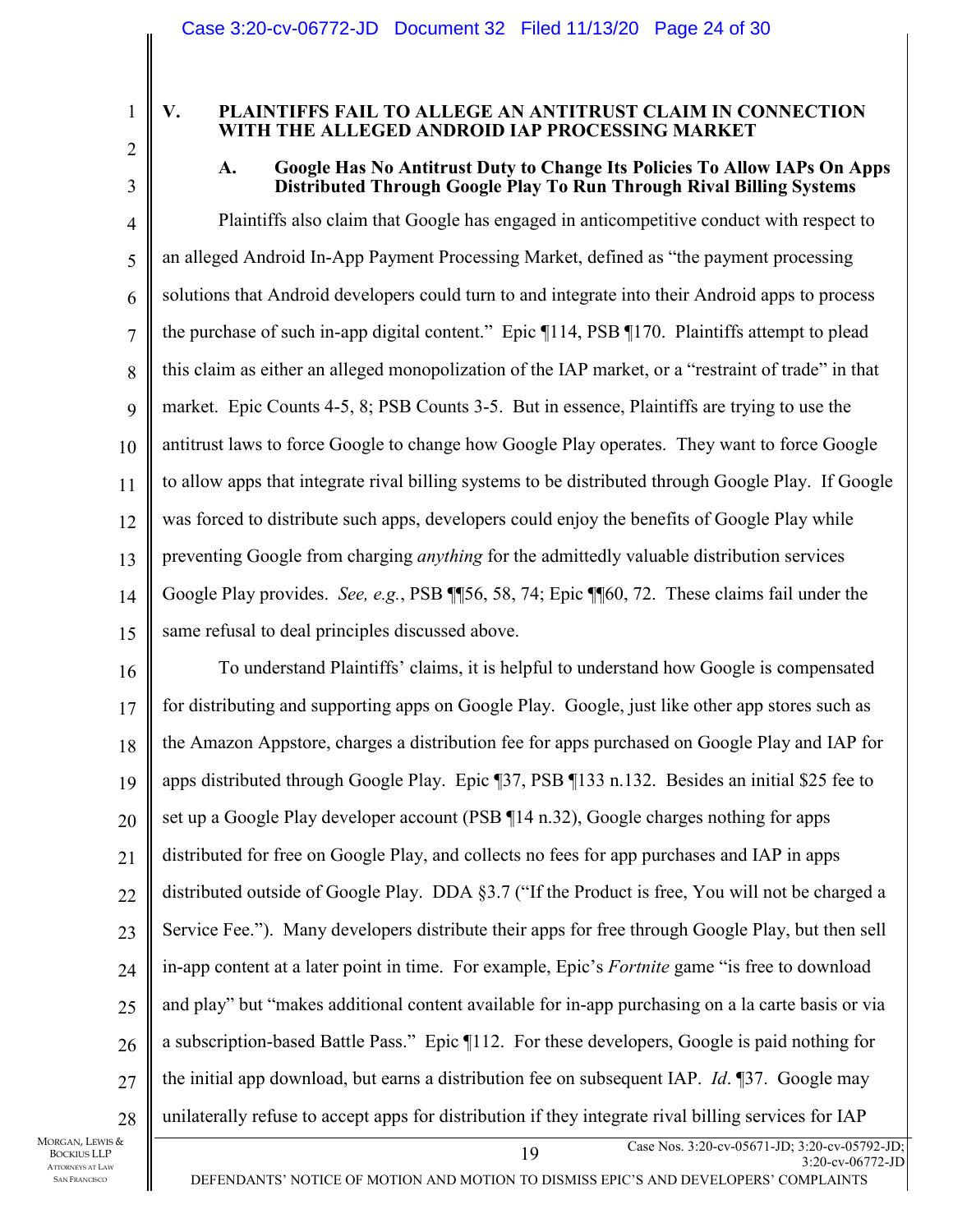#### Case 3:20-cv-06772-JD Document 32 Filed 11/13/20 Page 25 of 30

1 2 3 4 (*see id*. ¶128) because, otherwise, app developers could free-ride on Google's investment by shifting monetization from up-front payments to IAP. Google, for example, would not be able to charge at all for distribution services if Epic could bill *Fortnite* players directly and avoid Google Play's billing system.

5 6 7 8 9 10 Google is under no duty to accept apps for distribution through Google Play if the app purposely integrates a rival billing provider to evade Google Play's billing system. "As a general rule, business are free to choose the parties with whom they will deal, as well as the prices, terms, and conditions of that dealing" *linkLine*, 555 U.S. at 448; *see also Trinko*, 540 U.S. at 408; *Qualcomm*, 969 F.3d at 993. The antitrust laws thus preclude such a claim, and there can be no Section 2 liability as a matter of law.

11 12 13 14 15 16 17 18 Nor can Plaintiffs claim Google's refusal to deal amounts to an unreasonable restraint of trade under Section 1. The complaints challenge Google's unilateral developer policy requiring that IAPs go through Google Play's billing system. Epic ¶¶91, 152, PSB ¶247. As is the case with Plaintiffs' claims regarding app distribution, this theory fails because Plaintiffs have not alleged an agreement that unreasonably restrains trade. There is no concerted action as required under Section 1 where the challenged terms of an agreement or related policies are unilaterally set by the defendant. *See, e.g.*, *Toscano*, 258 F.3d at 983-84; *hiQ Labs Inc.*, No. 17-cv-03301-EMC, F. Supp. 3d . 2020 WL 5408210, at \*12.

19

#### **B. Plaintiffs Fail To Allege Anticompetitive Harm In The Alleged IAP Market**

20 21 22 23 24 25 26 27 28 Like their app distribution claims, Plaintiffs' IAP claims fail because they state no cognizable harm to competition. There is no foreclosure of competition because alternative app stores are not foreclosed from the alleged Android App Distribution Market and Google imposes no restraint on the use of rivals' billing systems for IAPs on apps distributed through alternative app stores. For example, use of Google's IAP is neither required nor even contemplated for IAPs on apps distributed through competing app stores offered by Samsung, LG, Amazon, and others, or through direct distribution. Developers also may use non-Android avenues to distribute apps, as Epic does (Epic ¶65), such as through Microsoft Xbox, Sony PlayStation, Nintendo Switch, PCs, Macs, and iOS devices, and use different billing systems for IAPs on apps distributed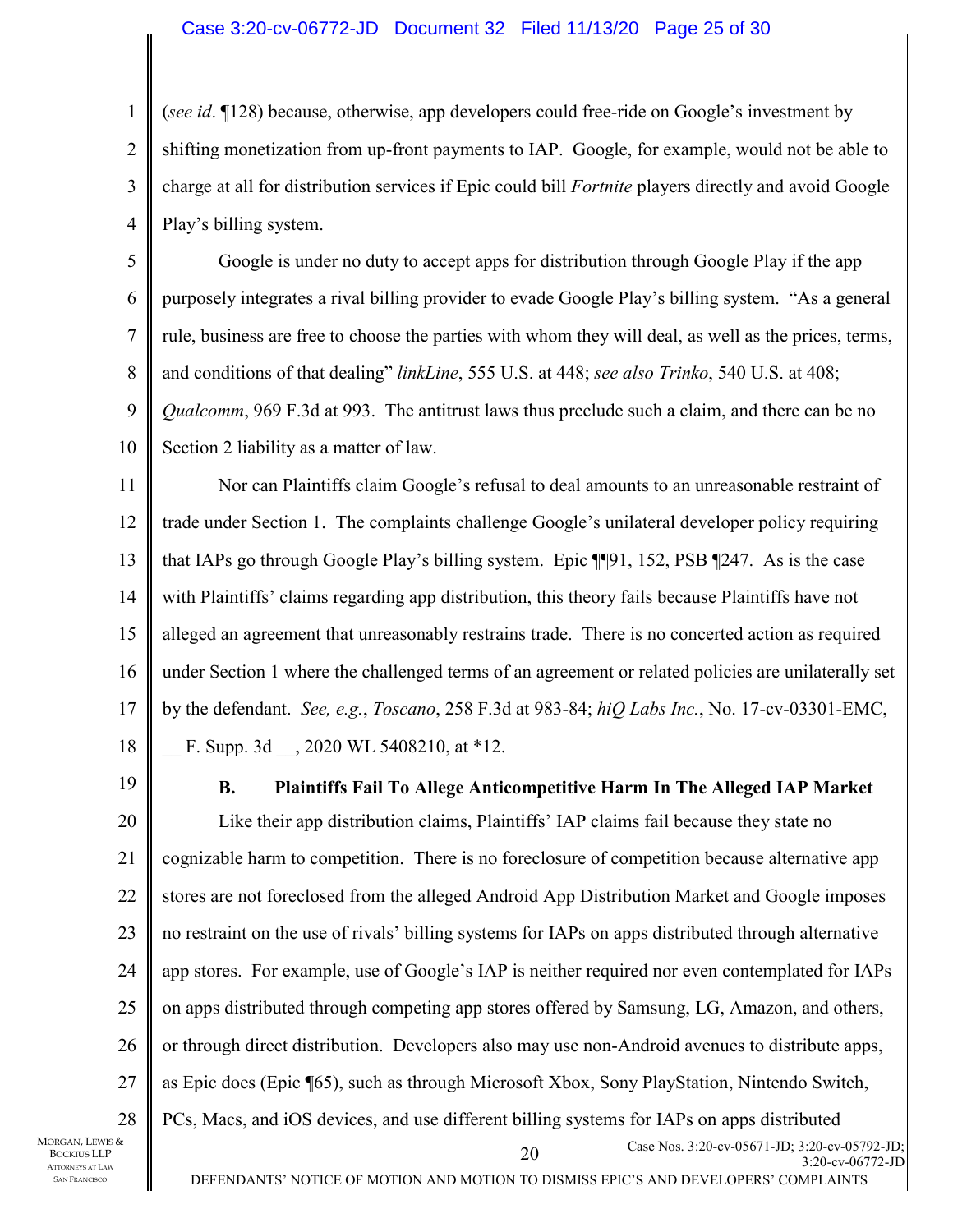through these channels. With no foreclosure of app distribution, there is necessarily no foreclosure in the alleged IAP processing market.

3

1

2

### **C. Developer Plaintiffs' and Epic's Alternative Tying Claim Also Fails**

4 5 6 7 8 9 10 11 12 13 14 Plaintiffs alternatively claim that Google is "tying" distribution through Google Play with IAP processing. *See* Epic Count 6; PSB Count 6. But these claims fail for similar reasons. First, one cannot save a defective refusal to deal claim by recasting it as a tying claim. *See Sambrell*, 906 F. Supp. 2d at 1080 (citing *Trinko*, 540 U.S. at 408) (rejecting Section 1 tying claim because Facebook "has a right to dictate the terms on which it will permit its users to take advantage of the Facebook social network"); *see also Aerotec*, 836 F.3d at 1180 (rejecting the argument "that a refusal to deal with competitors may form the basis of a tying claim"); *Novell, Inc. v. Microsoft Corp.*, 731 F.3d 1064, 1079 (10th Cir. 2013) (Gorsuch, J.) ("Whether one chooses to call a monopolist's refusal to deal with a rival an act or omission, interference or withdrawal of assistance, the substance is the same and it must be analyzed under the traditional test" for a refusal to deal).

15 16 17 18 19 20 21 22 23 24 25 26 27 28 Second, even accepting that Plaintiffs are alleging "tying" rather than a refusal to deal, the claim still fails because Google's billing system is an integral part of the method of business Google is offering for the subset of apps distributed through Google Play that charge for app and in-app purchases. Google provides app developers with a route to distribution. Google is agnostic as to whether and how app developers choose to monetize their apps. And for those developers that choose to charge for their apps or in-app content, Google is agnostic as to whether the developer monetizes its app by charging for the app upfront or later through selling in-app content. In both instances, Google charges a fee. Thus, for those app developers that charge for app and in-app purchases, Google Play's billing system is a fully integrated part of the distribution services Google is offering through Play. As such, "IAP processing" is not a separate product and the tying claims fail. *Rick-Mik Enters. v. Equilon Enters.*, 532 F.3d 963, 974-75 (9th Cir. 2008) (dismissing tying claim for failure to allege a separate tied product when defendant was offering integral components of a business method); *see also Kaufman v. Time Warner*, 836 F.3d 137, 145 (2d Cir. 2016) (affirming dismissal of tying claim where plaintiff failed to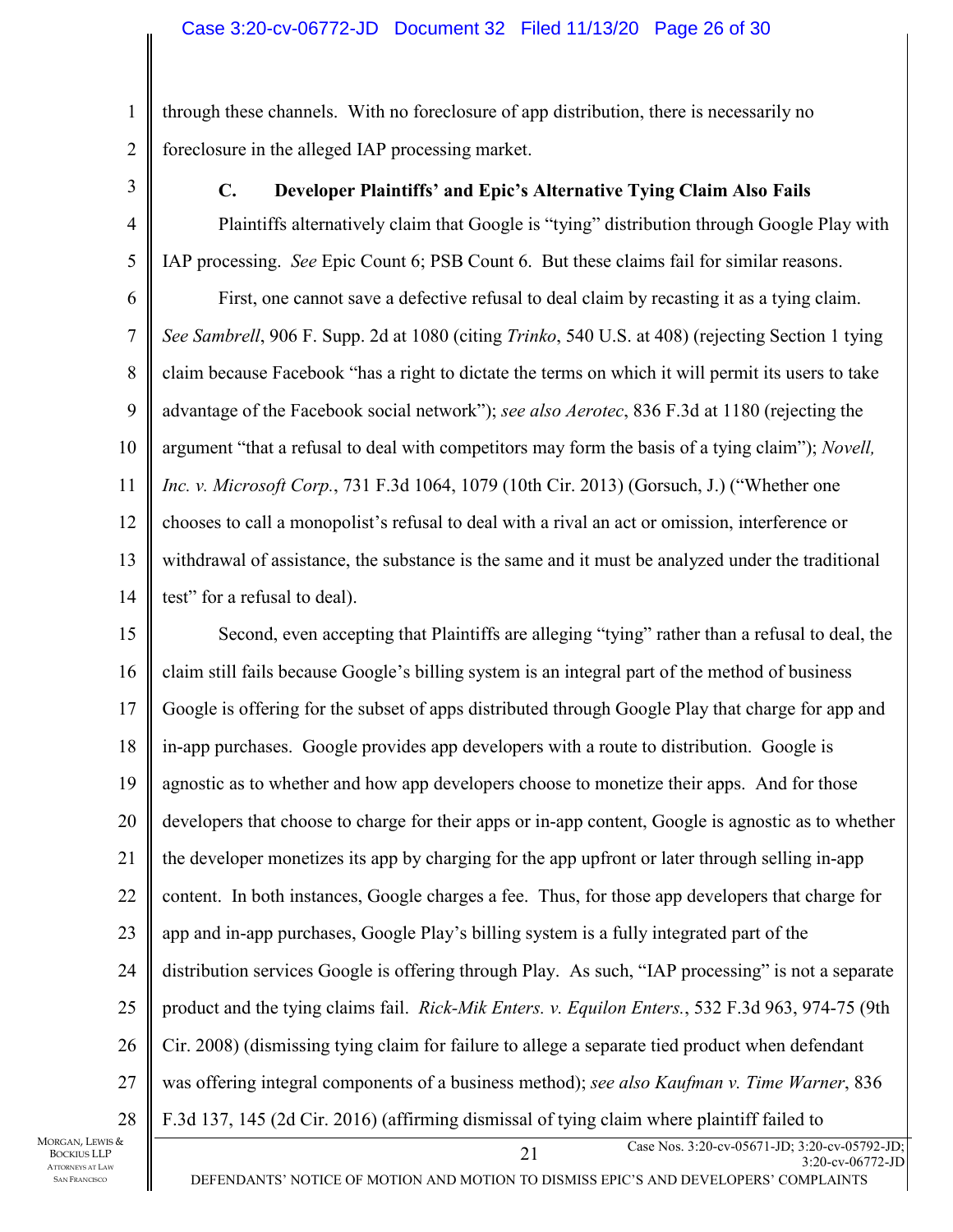#### Case 3:20-cv-06772-JD Document 32 Filed 11/13/20 Page 27 of 30

adequately allege cable boxes were a separate product from cable services).

2

1

3 4 5 6 7 8 9 10 11 12 13 Finally, and in all events, Plaintiffs' tying claims fail to allege harm to competition in the relevant market. Although Plaintiffs attempt to allege "*per se*" tying claims, the claims should be assessed under the rule of reason. The alleged tie involves platform software products—Google Play and its integrated billing system—and "novel business practices" in a technology market, namely Google's development of the Android OS and Play; Google's free licenses to that software; and Google's business model of generating revenue from a small subset of apps distributed through Play. Such business practices, even if they are labeled a "tie", are evaluated under the rule of reason. *See Microsoft*, 253 F.3d at 84 ("the rule of reason, rather than *per se* analysis, should govern the legality of tying arrangements involving platform software products"); *Qualcomm*, 969 F.3d at 990-991 (quoting *Microsoft*, 253 F.3d at 91) ("novel business practices—especially in technology markets—should not be 'conclusively presumed to be unreasonable and therefore illegal'").

14 15 16 17 Consequently, Plaintiffs' *per se* tying claims must be dismissed. Under the rule of reason, the tying claims fail because developers are free to use rival billing systems when distributing apps through the many alternative distribution avenues, and thus there is no anticompetitive harm in the relevant market. *See* Section V.B., *supra*.

18 19

### **VI. PLAINTIFFS' CALIFORNIA STATE LAW CLAIMS FAIL FOR THE SAME REASONS**

Case Nos. 3:20-cv-05671-JD; 3:20-cv-05792-JD;<br>22 23 23 23 23 23 23 24 20 21 22 23 24 25 26 27 28 Plaintiffs also bring claims under California's Cartwright Act on the same theories that form the basis of their federal antitrust law claims. *See* Epic Counts 7-9; PSB Count 8. Generally, decisions interpreting the Sherman Act are instructive as to the analysis of claims under the Cartwright Act. *See Samsung Elecs. Co. v. Panasonic Corp.*, 747 F.3d 1199, 1205 n.4 (9th Cir. 2014). Here, authority interpreting the Cartwright Act mirrors federal authority with respect to Plaintiffs claims. First, there is no antitrust claim under the Cartwright Act where there is no duty to deal. *See SC Manufactured Homes, Inc. v. Liebert*, 162 Cal. App. 4th 68, 87 (2008) (noting in case dismissing Cartwright Act claims that the "law is well settled that absent a violation of public policy or statute, [a defendant] may choose to do business with whomever it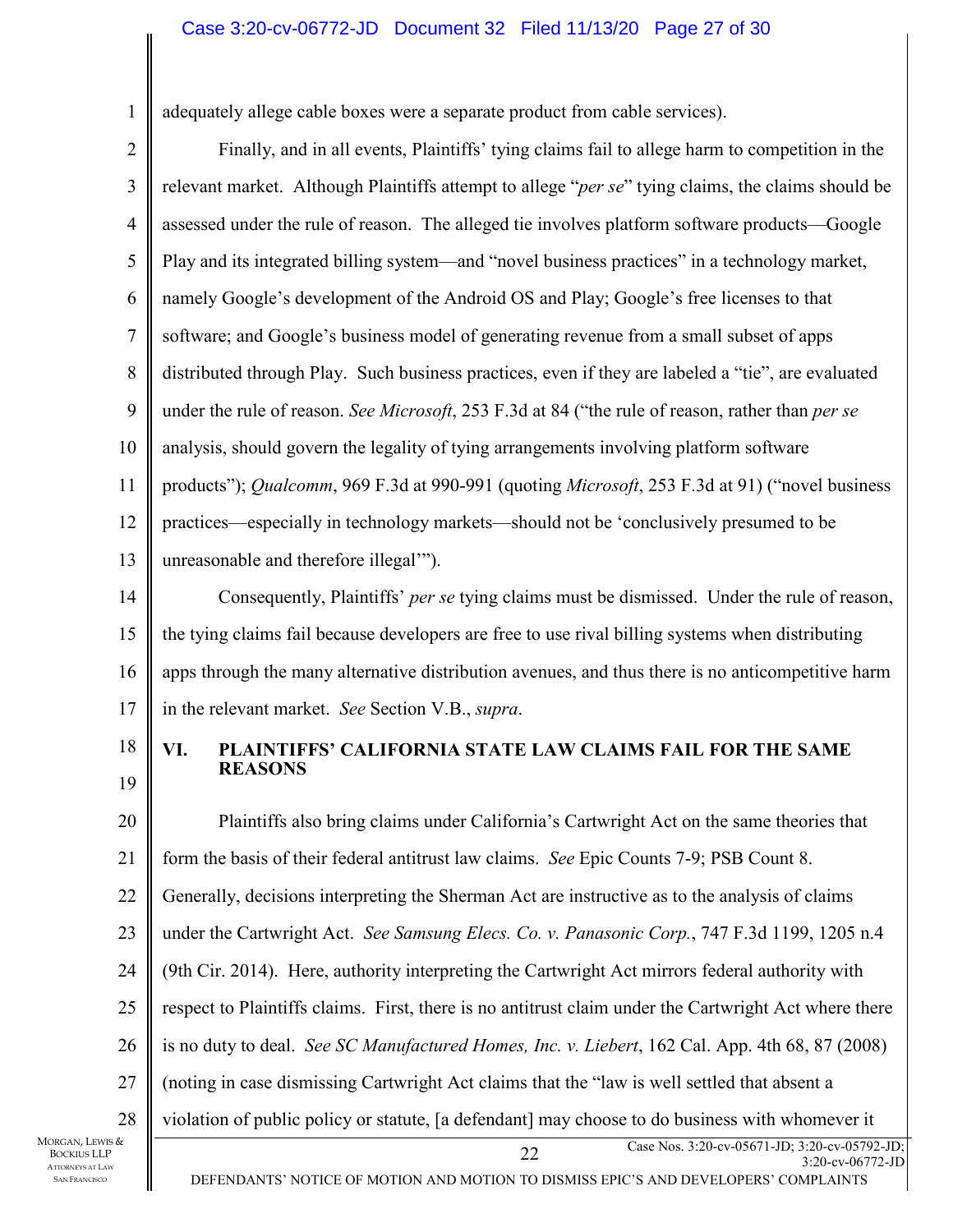Case Nos. 3:20-cv-05671-JD; 3:20-cv-05792-JD;<br>23 22:20-com 3:20-cv-06772-JD 1 2 3 4 5 6 7 8 9 10 11 12 13 14 15 16 17 18 19 20 21 22 23 24 25 26 27 28 wishes") (citing *Trinko*, 540 U.S. at 407-08); *see also Freeman v. San Diego Assn. of Realtors*, 77 Cal. App. 4th 171, 195 (1999) ("The antitrust laws do not preclude a party from unilaterally determining the parties with which, or the terms on which, it will transact business."); *People's Choice Wireless, Inc. v. Verizon Wireless*, 131 Cal. App. 4th 656, 667 (2005) (noting, in the context of a UCL claim based on alleged anticompetitive conduct, "the right to refuse to deal remains sacrosanct"). Nor can a plaintiff escape dismissal by recasting a refusal to deal as illegal tying. *See SC Manufactured Homes*, 162 Cal App. 4th at 87-88 (dismissing tying claims under the Cartwright Act because the defendant did not "foreclose" customers from conducting business with plaintiff, but rather "refus[ed] to deal directly with plaintiff by refusing to provide plaintiff the ability" to conduct business on its preferred terms). Second, where, as here, there is no substantial foreclosure or harm to competition, there is no Cartwright Act claim. *See Eastman v. Quest Diagnostics Inc.*, No. 15-CV-00415-WHO, 2016 WL 1640465, at \*5-8 (N.D. Cal. Apr. 26, 2016), *aff'd* 724 Fed. App'x 556, 559 n.2 (9th Cir. 2018) (dismissing Sherman Act and Cartwright Act exclusive dealing claims for failure to allege substantial foreclosure). Additionally, Epic cannot state a tying claim under Section 16727 of the Cartwright Act. *See* Epic Count 10. Section 16727 prohibits conditioning the sale of "goods, merchandise, machinery, supplies, [or] commodities" on "the condition, agreement or understanding that the ... purchaser … not use or deal in the goods, merchandise, machinery, supplies, commodities, or services of a competitor." Thus, under the plain language of the statute, it only applies when the tying product is a "tangible" good, not a service or license. *See, e.g.*, *Morrison v. Viacom, Inc.*, 66 Cal. App. 4th 534, 548 (1998) (dismissing tying claim under Section 16727 because the statute "does not apply when the tying product is a service"); *Tele Atlas N.V. v. Navteq Corp.*, 397 F. Supp. 2d 1184, 1192 (N.D. Cal. 2005) (explaining that Section 16727 only "forbid[s] tying arrangements with respect to tangible goods"). Epic's tying claim is premised on Google allegedly tying "Android app distribution" to "Android in-app payment processing." Epic ¶179. But Epic alleges that it "consumes app distribution *services*" in the purported Android app distribution market. *E.g.*, *id.* ¶149 (emphasis added). Because Epic alleges the tying product is "distribution services" and not "goods, merchandise, machinery, supplies, [or] commodities,"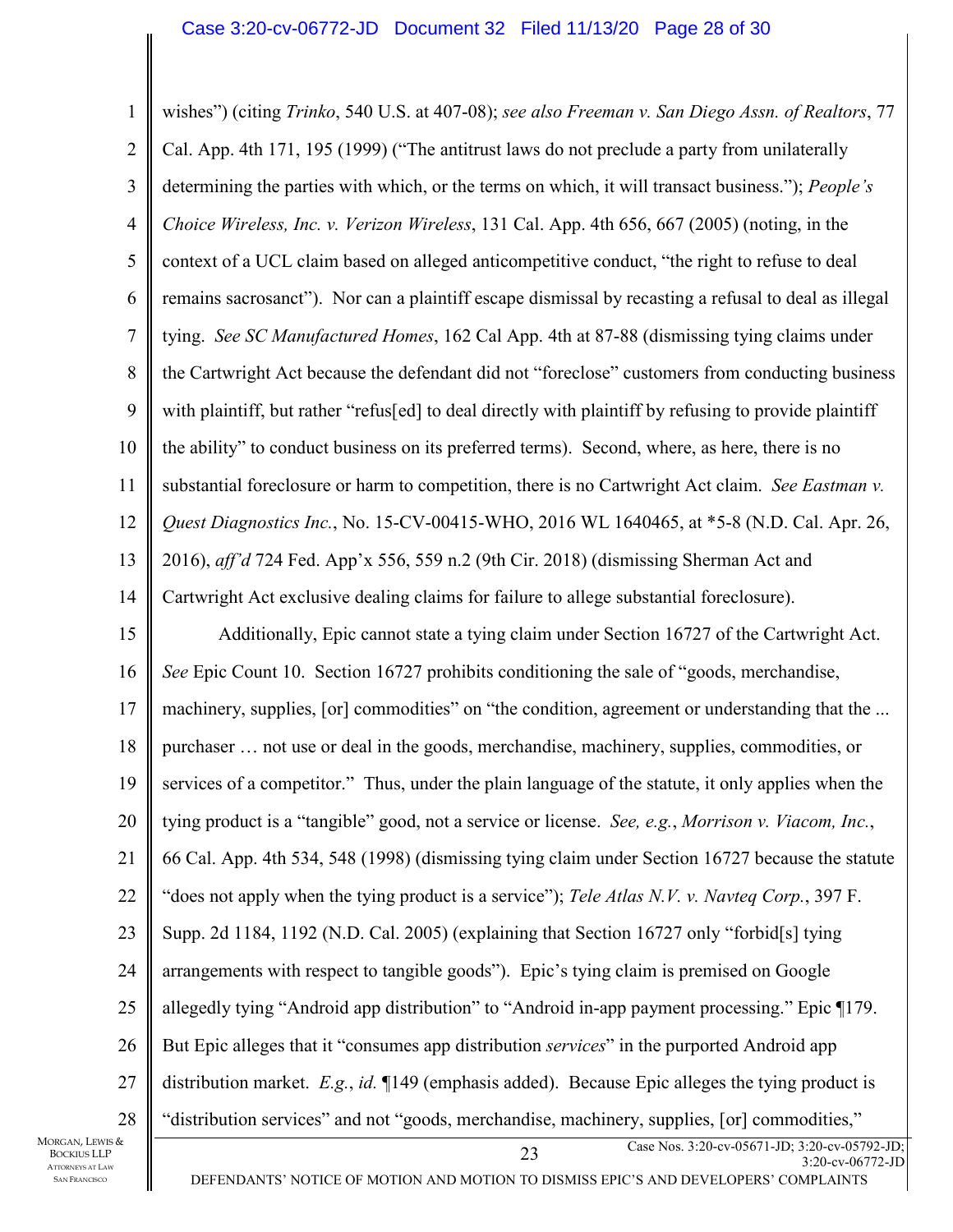1 Epic's claim under Section 16727 must be dismissed.

2 3 4 5 6 7 8 Finally, Plaintiffs bring claims under both the "unlawful" and "unfair" prongs of California's Unfair Competition Law (UCL). Epic Count 11; PSB Count 7. Both the "unlawful" claims and the "unfair" claims are based on alleged violations of the antitrust laws. Epic ¶235-37, PSB ¶¶258, 260-61. Developer Plaintiffs also allege that Google "has behaved unfairly and in violation of the public policy as alleged herein," but does not specifically identify misconduct against public policy except for Google's purportedly "exclusionary and anticompetitive behavior." PSB ¶¶260-61.

Case Nos. 3:20-cv-05671-JD; 3:20-cv-05792-JD;<br>2.20 - 2.20 - 2.20 - 2.20 - 2.20 - 2.20 - 2.20 - 2.20 - 2.20 - 2.20 - 2.20 - 2.20 - 2.20 - 2.20 - 2.20 - 2.20 - 2.20 - 2.20 - 2.20 - 2.20 - 2.20 - 2.20 - 2.20 - 2.20 - 2.20 - 2 9 10 11 12 13 14 15 16 17 18 19 20 21 22 23 24 25 26 27 28 A UCL claim under the "unlawful" prong fails for the same reason antitrust claims fail. *See Cty. of San Jose v. Office of the Com'r of Baseball*, 776 F.3d 686, 692 (9th Cir. 2015) ("An independent claim under California's UCL is therefore barred so long as [defendant's] activities are lawful under the antitrust laws."); *Eastman v. Quest Diagnostics Inc.*, 108 F. Supp. 3d 827, 838 (N.D. Cal. 2015) (dismissing UCL claims as "derivative" of defective monopolization claim). Plaintiffs' "unfair" claim fails for the same reason. In competitor cases—applicable to Epic, an alleged "would-be competitor"—"a business practice is 'unfair' only if it 'threatens an incipient violation of the antitrust laws.'" *Drum v. San Fernando Valley Bar Ass'n*, 182 Cal. App. 4th 247, 254 (2010) (quoting *Cel-Tech Commc'ns, Inc. v. L.A. Cellular Tel. Co.*, 20 Cal. 4th 163, 187 (1999)); *see also CZ Servs. v. Express Scripts Holding Co.*, No. 3:18-cv-04217-JD, 2020 WL 4368212, at \*8 (N.D. Cal. July 30, 2020) (Donato, J.). With respect to Developer Plaintiffs (and Epic to the extent it is not considered a competitor), the challenged conduct is not "unfair" if it is permissible under the antitrust laws. "If the same conduct is alleged to be both an antitrust violation and an 'unfair' business act or practice for the same reason—because it unreasonably restrains competition and harms consumers—the determination that the conduct is not an unreasonable restraint of trade necessarily implies that the conduct is not 'unfair' toward consumers." *Chavez v. Whirlpool Corp.*, 93 Cal. App. 4th 363, 375 (2001). Thus, "conduct that is 'deemed reasonable and condoned under the antitrust laws' could not support a claim under the unfair prong of the UCL. 'To permit a separate inquiry into essentially the same question under the unfair competition law would only invite conflict and uncertainty and could lead to the

MORGAN, LEWIS & BOCKIUS LLP ATTORNEYS AT LAW SAN FRANCISCO

DEFENDANTS' NOTICE OF MOTION AND MOTION TO DISMISS EPIC'S AND DEVELOPERS' COMPLAINTS